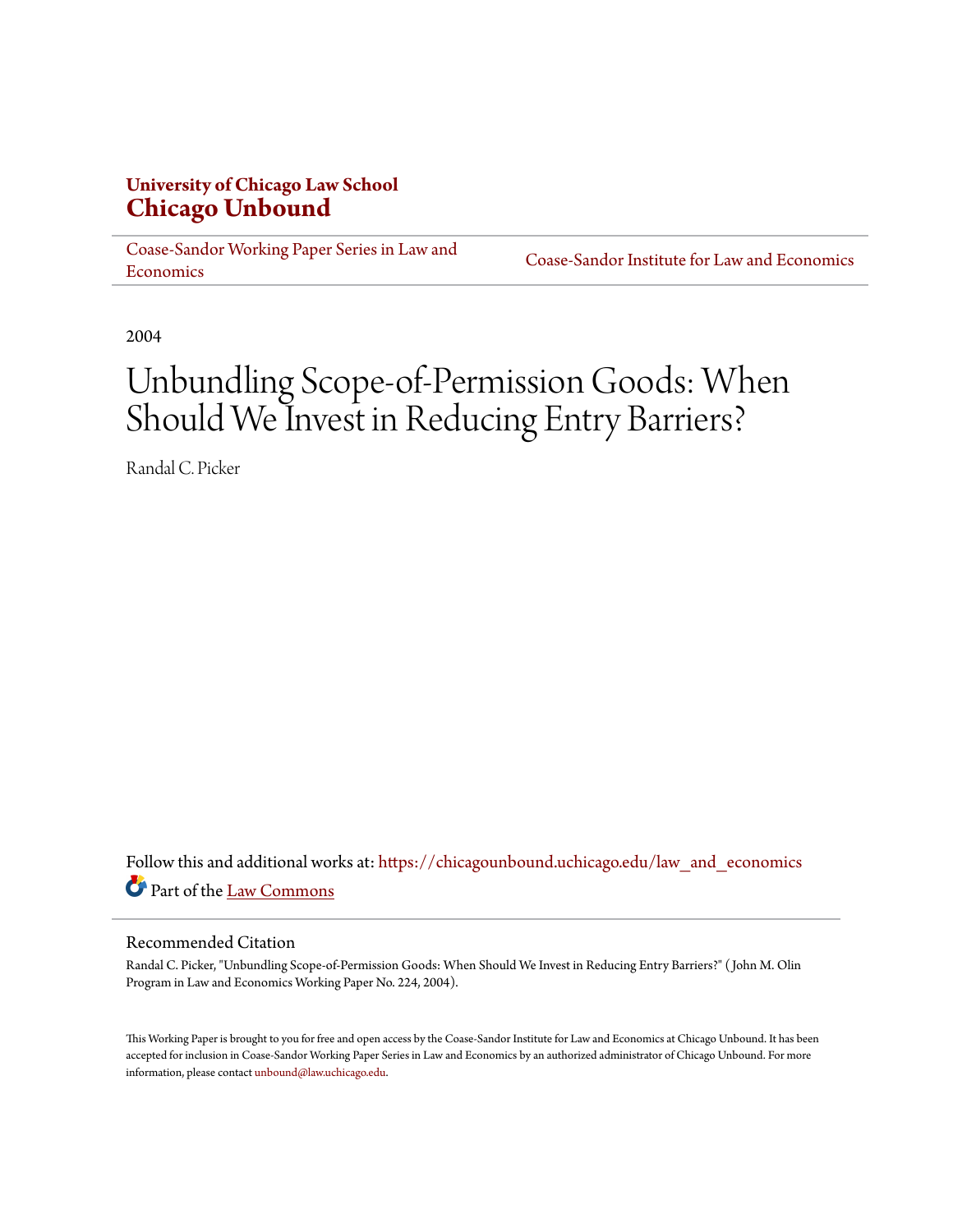# CHICAGO

**JOHN M. OLIN LAW & ECONOMICS WORKING PAPER NO. 224 (2D SERIES)**



# Unbundling Scope-of-Permission Goods: When Should We Invest in Reducing Entry Barriers?

*Randal C. Picker*

## **THE LAW SCHOOL THE UNIVERSITY OF CHICAGO**

September 2004

This paper can be downloaded without charge at: The Chicago Working Paper Series Index: <http://www.law.uchicago.edu/Lawecon/index.html> and at the Social Science Research Network Electronic Paper Collection: [http://ssrn.com/abstract\\_id=590928](http://papers.ssrn.com/sol3/search.taf)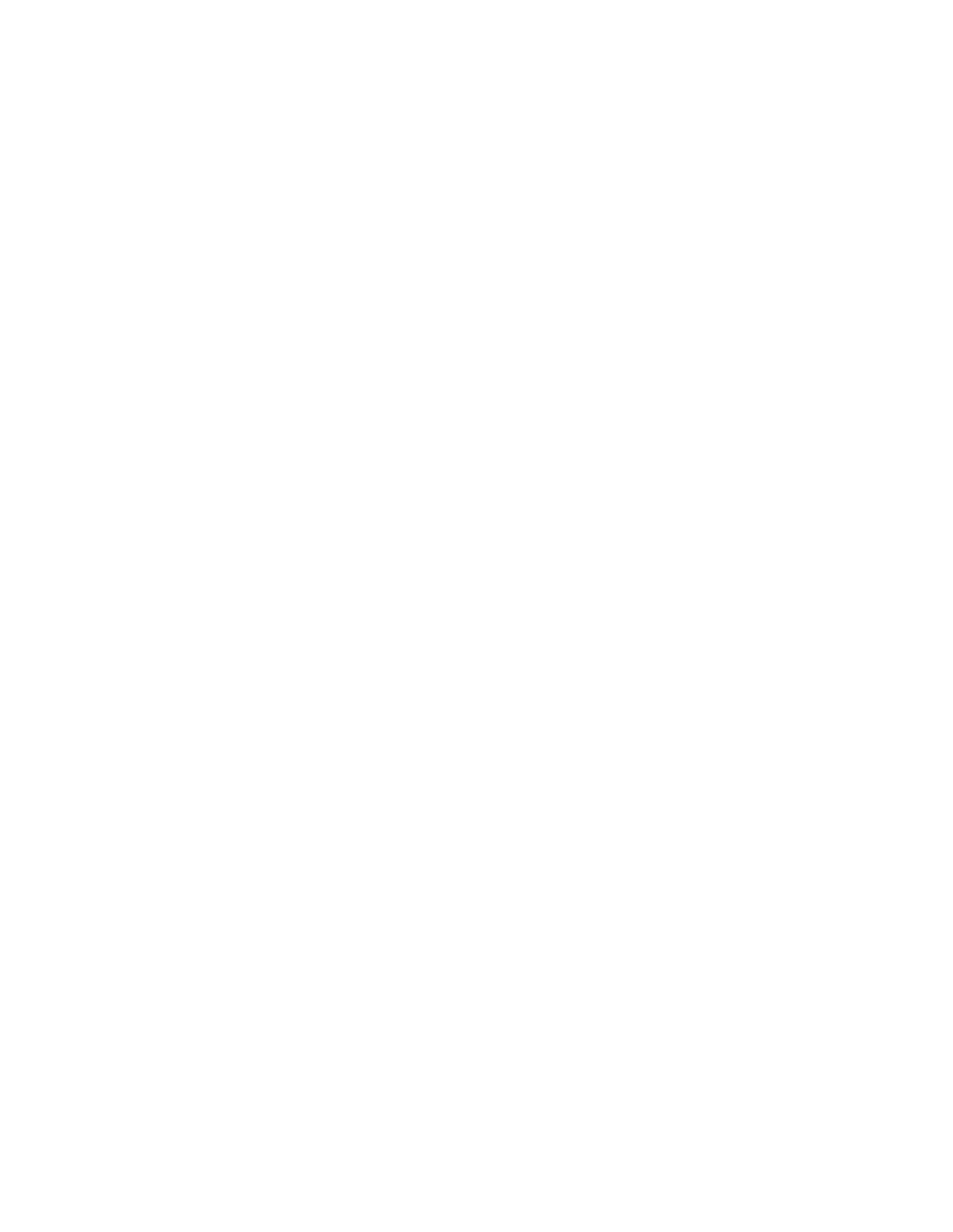### <span id="page-3-5"></span>**Unbundling Scope-of-Permission Goods: When Should We Invest in Reducing Entry Barriers?**

#### *Randal C. Picke[r\\*](#page-3-0)*

Bundling has emerged as one of the great competition policy issues of the day. For the last eight years, it has been the defining issue in U.S. telecommunications, as the FCC has attempted, so far unsuccessfully, to implement the unbundled network elements (UNEs) regime contemplated by the Telecommunications Act of 1996[.1](#page-3-1) The UNE regime is intended to foster entry and to lead to facilities-based competition.[2](#page-3-2) Questions of the permitted scope of bundling, tying and integration have been critical in the government actions against Microsoft in both the U.S. and Europe[.3](#page-3-3) And in as ordinary a market as that for Scotch tape—oops, as that for transparent tape, as 3M is quick to tell us that Scotch tape is a trademarked brand of transparent tape<sup>4</sup>—we have encountered bundling issues sufficiently complex that the Antitrust Division of the Department of Justice asked the U.S. Supreme Court to decline to hear the appeal from the Third Circuit's en banc decision in *LePage's Inc. v. 3M (Minnesota Mining and Manufacturing Co.)* (it did)[.5](#page-3-5)

<span id="page-3-0"></span><sup>\*</sup> Copyright © 2004, Randal C. Picker. All Rights Reserved. Paul and Theo Leffmann Professor of Commercial Law, The University of Chicago Law School and Senior Fellow, The Computation Institute of the University of Chicago and Argonne National Laboratory. I thank Ryan Foreman for able research assistance and the Paul Leffmann Fund, the Russell J. Parsons Faculty Research Fund and the John M. Olin Program in Law and Economics at The University of Chicago Law School for their generous research support, and through the Olin Program, Microsoft Corporation and Verizon. I did some consulting work for Sun Microsystems in its eventually-settled private antitrust action against Microsoft.

<span id="page-3-1"></span><sup>1</sup> Telecommunications Act of 1996, Pub L No 104-104, 110 Stat 56 (1996), §§ 251-52, as codified at 47 USC §§ 251– 52 (2002); *AT&T Corp v Iowa Utilities Board,* 525 US 366 (1999) (overturning first set of FCC rules); *Verizon Communications v Federal Communications Commission,* 535 US 467 (2002); *United States Telecom Ass'n v FCC*, 290 F3d 415 (DC Cir 2002) (overturning second set of FCC rules); *United States Telecom Ass'n v FCC*, 359 F3d 554 (DC Cir 2004) (overturning third set of FCC rules). For discussion, see Douglas Lichtman and Randal C. Picker, *Entry Policy in Local Telecommunications:* Iowa Utilities *and* Verizon, 2002 Sup Ct Rev 41 (2003).

<span id="page-3-2"></span><sup>2</sup> Whether that is a good idea is a point I consider elsewhere. See Randal C. Picker, *Entry, Access and Facilities-Based Competition* (working paper 2004).

<span id="page-3-3"></span><sup>3</sup> *United States v Microsoft Corp*, 253 F3d 34 (DC Cir 2001) (en banc) (unanimously affirming district court finding of illegal monopoly maintenance under Section 2 of the Sherman Act but remanding for rule of reason consideration of the question of whether Microsoft had impermissibly tied Internet Explorer to Windows); Commission of the European Communities, Commission Decision of 24.03.2004 (COMP/C-3/37.792 Microsoft) (finding an abuse of a dominant position in refusing to disclose certain interoperability information for servers and in conditioning acquisition of Windows on simultaneous acquisition of the Windows Media Player) ("EU Commission Decision"). For my views on the most recent U.S. antitrust case against Microsoft, see Randal C. Picker, *Pursuing a Remedy in Microsoft: The Declining Need for Centralized Coordination in a Networked World*, 158 J Inst Theor Econ 113 (2002).

<span id="page-3-4"></span><sup>4</sup> [http://www.3m.com/about3m/student/scotchbrand4/.](http://www.3m.com/about3m/student/scotchbrand4/)

<sup>5 324</sup> F3d 141 (3d Cir. 2003) (en banc) (declining to overturn jury verdict against 3M relating to 3M's bundled rebates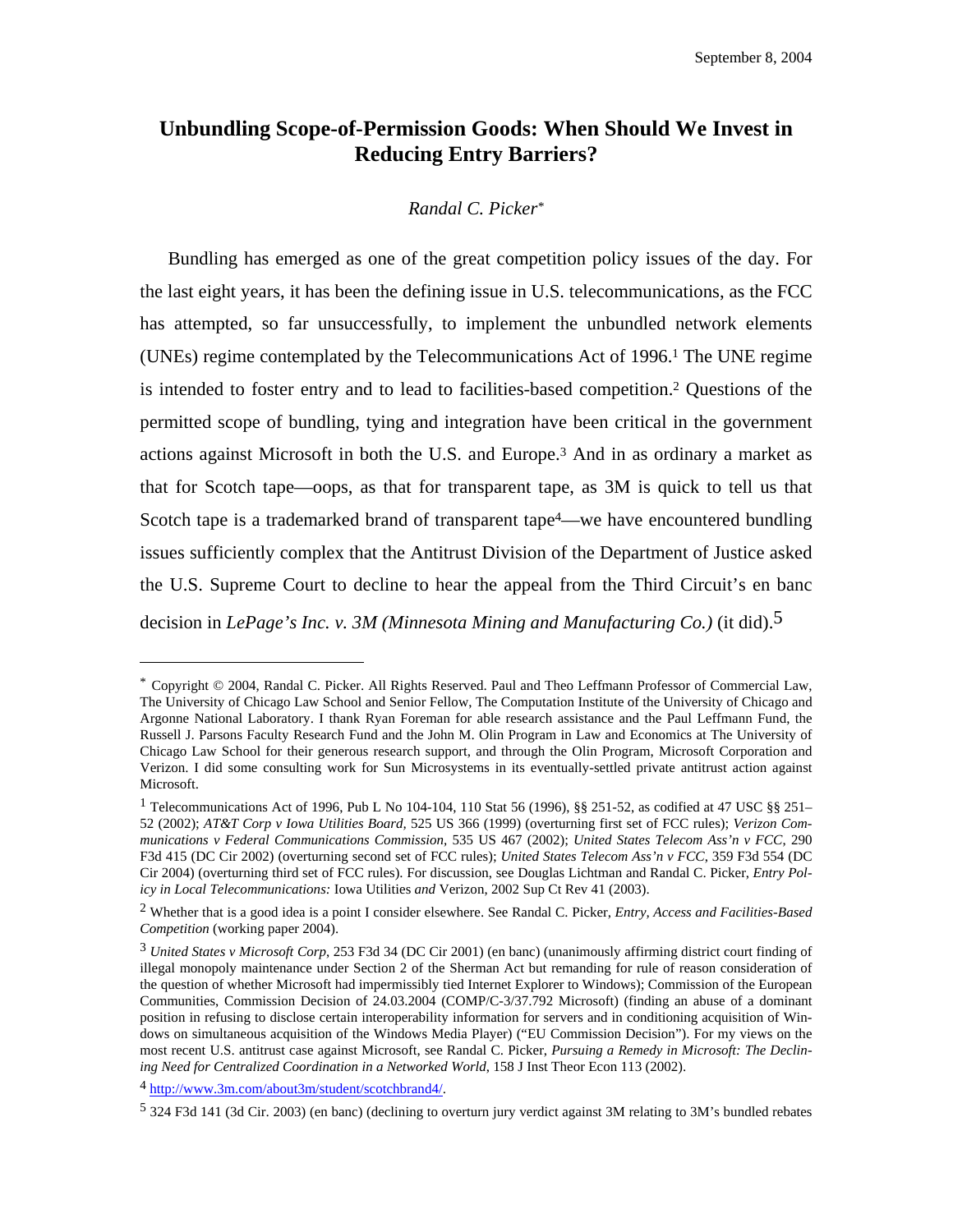I want to try to carve off a piece of the bundling question, namely that relating to what I will call "scope-of-permission" goods. Start with a related idea: private public goods. These are goods for which exclusion is possible but my consumption of the good does not impair your consumption of the identical good. Scope-of-permission goods take that idea and add more, namely, we deliver precisely the same good to each individual but define multiple products through the scope of access—through the scope of permission—that the producer gives to each consumer. Equivalently, we can arbitrarily define multiple products by adding and subtracting features and give individuals different levels of access by giving them the different arbitrarily-defined products.

As I detail below, scope-of-permission goods naturally include pay TV, computer software, copyrighted works and licenses from collective right collectives such as ASCAP and BMI. In picking up ASCAP and Microsoft, we encounter some of the oldest pending and most recent cases in antitrust, though, somewhat surprisingly, both cases turn on the same question: when should we invest in reducing entry barriers? In both cases, the chosen structure of the scope-of-permission good—the blanket licenses in ASCAP and the design of Windows—creates entry barriers, barriers to competing performing rights organizations in the case of ASCAP and barriers to competing browsers and now media players in the case of Microsoft.

The critical issue is the extent to which we are willing to re-engineer these scope-ofpermission goods—to re-scope them—to enable entry. With the entry of a new judgment in the ASCAP case—the original judgment was entered in 1941 after six years of investigations—the final resolution of the U.S. case against Microsoft and the European Commission's decision in its proceeding against Microsoft (now on appeal to the European Court of First Instance), we have chosen three different approaches to re-engineering scope-of-permission goods to foster entry.

In ASCAP, we have re-scoped by subtracting from the scope of the blanket license and have imposed a pricing consistency provision between the blanket license and the newly-required sublicenses with the hope of creating entry by competing copyright col-

program), cert den 2004 US LEXIS 4768 (June 30, 2004); see also Brief for The United States as Amicus Curiae (available at [http://www.usdoj.gov/atr/cases/f203900/203900.pdf\)](http://www.usdoj.gov/atr/cases/f203900/203900.pdf). For discussion, without having to leave the pages of this *Law Review*, see Richard A. Epstein, *Monopoly Dominance or Level Playing Field? The New Antitrust Paradox*;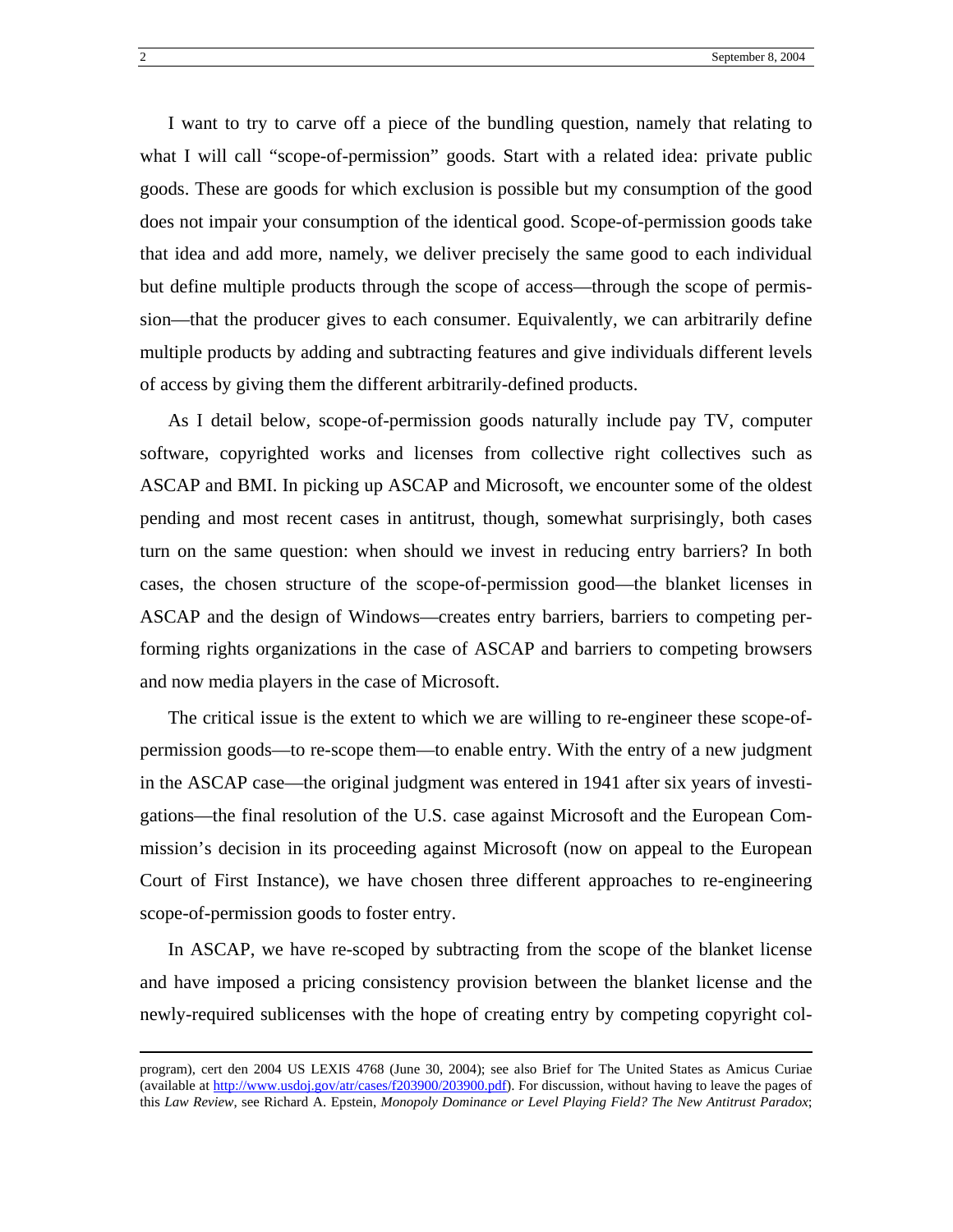lectives. In the U.S. Microsoft case, we again have reduced the scope of the permission good by giving computer sellers the right to hide the visible means of accessing parts of Windows, including, most relevantly, the Windows Media Player (WMP). In the EU Microsoft case, we have gone a step farther by requiring Microsoft to engage in what I have called elsewhere mandatory versioning,<sup> $6$ </sup> requiring Microsoft to create versions of Windows with and without the WMP. Again, we have done this by reducing the scope of the product with the hope of facilitating entry in the media player market. But we may have missed an opportunity to do better, this time re-scoping through addition rather than subtraction, by imposing a must-carry remedy on Microsoft.

#### **I. Understanding Scope-of-Permission Goods**

To understand the idea of a scope-of-permission good (or more shortly, sometimes, a permission good), work quickly through a taxonomy of goods. Contrast private goods with public goods. Private goods are defined by rivalry in consumption: if I eat the muffin for breakfast, you can't. Public goods are defined by the absence of rivalry in consumption: my enjoyment of our national defense protection does not prevent you from enjoying it as well.

We can also speak, perhaps cutely but also with meaning, of "public" public goods and "private" public goods. We want to add to rivalry a second dimension to the analysis, namely, the idea of excludability. Public public goods are nonrivalrous goods as to which it is impossible to exclude anyone from consumption. National defense remains a good example: it is impossible to protect me with an anti-ballistic missile system and not protect you as well. As the name suggests, absent charitable impulses, we should expect little private provision of public public goods and instead will need to rely on the compulsion of taxation to finance their provision. In contrast, if we add excludability to nonrivalry, we have the possibility of private public goods: public goods that will be privately provided and privately financed. Pay TV is a classic example of the private public good.[7](#page-5-1)

Herbert Hovenkamp, *Exclusion and the Sherman Act*.

<span id="page-5-0"></span><sup>6</sup> Picker, 158 J Inst Theor Econ at 115 (cited in note 3).

<span id="page-5-1"></span><sup>7</sup> Harold Demsetz, *The Private Production of Public Goods*, 13 J Law & Econ 293 (1970).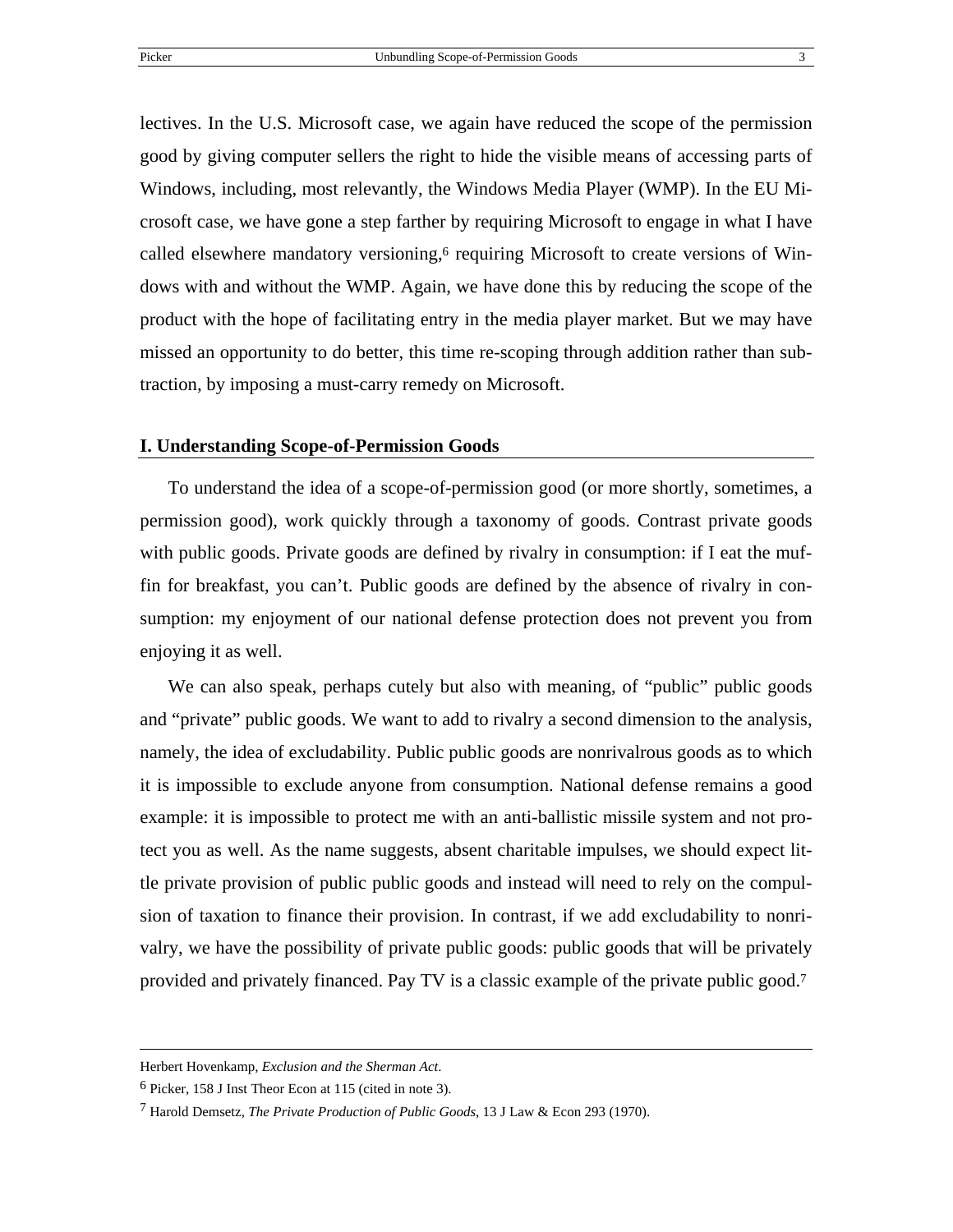<span id="page-6-1"></span>Nonrivalrous consumption plus excludability defines the private public good. To get to scope-of-permission goods, take that idea and add more, namely, we deliver precisely the same good to each individual but define multiple products through the scope of access—through the scope of permission—that the producer gives to each consumer. Again, we could instead arbitrarily set the scope of different versions of the product and give different individuals different products. As discussed below, the key attribute that makes possible scope-of-permission goods is that the marginal cost of creating and distributing increments to the goods in issue is zero. So nonrivalry, plus excludability plus zero marginal cost equals a scope-of-permission good.

I should make that concrete, so consider three examples.

*Pay TV*. The same satellite TV signal is delivered to each house in the continental U.S. This is not about delivery of the product; instead, the question is how we structure access to the signal and the scope of permissions that are provided. Satellite TV is delivered encrypted, so that access is given by giving the end-user the key to unlock the content. Encryption is the way in which we prevent this private public good from turning into a public public good[.8](#page-6-0) Cable TV operates in the same fashion. The same content passes each house, but the scope of permission determines whether you get cable at all, basic cable, enhanced cable or any of its variants.

The current brouhaha in cable concerning a la carte pricing is precisely about who should get to define how permission is given. In an a-la-carte pricing regime, consumers would be able to buy individual channels and assemble a bundle channel by channel. Separate prices would be set for each channel and the consumer would pay just the sum of the individual channel prices. Some consumer groups believe that a-la-carte pricing would reduce prices paid by consumers for cable, while conservatives support a-la-carte pricing as a simple way for consumers to get "good" content (the Disney channel), while keeping out garbage (MTV).[9](#page-6-1)

<span id="page-6-0"></span> $8$  Encryption and an assortment of litigation. See, eg, *DirecTV, Inc. v Treworgy*, 373 F3d 1124 (11<sup>th</sup> Cir 2004) (rejecting DirectTV's attempt to assert a private right of action under 18 USC § 2520(a) regarding criminal possession of hardware that make it possible to capture illegally satellite transmissions).

<sup>9</sup> *Consumer Groups Say Cable a la Carte will Ease Prices, Expand Choices for Customers*, Consumers Union, Press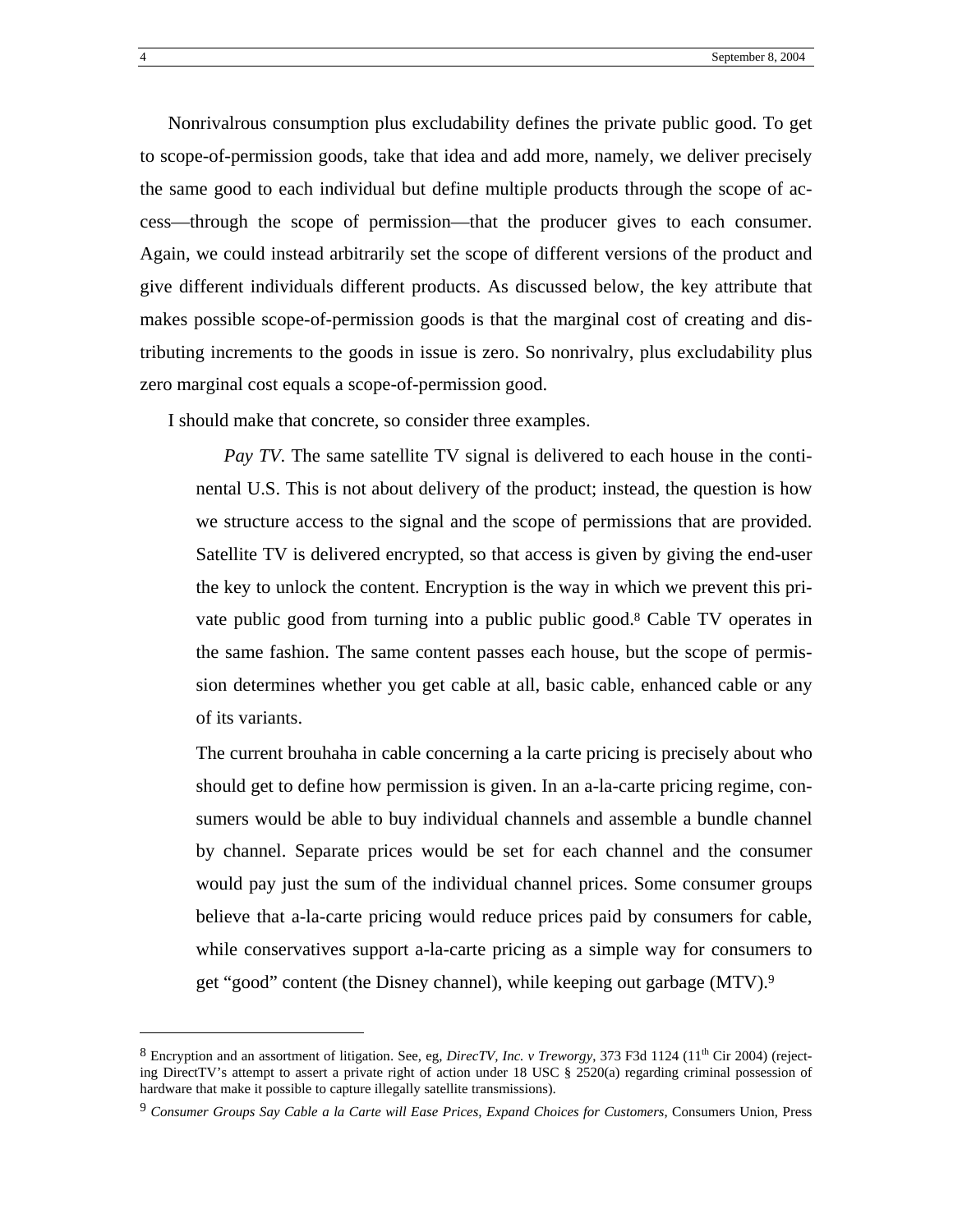*Computer Software*. Computer software is frequently distributed in a scopeof-permission framework. The program comes in two versions, a basic version which may even be free and a full-featured version for a price. But we are not talking about two different products in the way that a single doughnut is different from a dozen doughnuts. The actual software delivered may be identical for both the basic and full-featured versions. An end-user upgrades from the basic version by paying a fee and receiving a password to unlock the additional features. This strategy should not be confused with a two-part software strategy, such as that used by Adobe Acrobat. Adobe gives away the reader program to generate sales of its authoring program. The size of the installed base of readers affects the value of the authoring program. In contrast, scope-of-permission software is valuable independent of the choices made by other users, the only question is whether the user has access to the full feature set of the software or more limited access to a so-called "crippled" version of the software.

*Copyrighted Works*. Copyrighted works are the quintessential scope-ofpermission goods. We define slices of rights that make up the bundle of rights associated with a copyrighted works. We distinguish the right to copy a work from the right to distribute that work, the right to perform a work from the right to display a work publicly[.10](#page-7-0) We distinguish sale of a physical instantiation of the work from the work itself: J.K. Rowling doesn't transfer her copyright in her most recent Harry Potter novel when she sells a hardback copy of it[.11](#page-7-1) For copyrighted works, these lines are critical. If the sale of one music CD empowered the purchaser to enter the business of music distribution for that CD—thereby creating a full-blown competitor—music sales would be altered forever. An intelligent system of copyright unbundles these rights so as to make it possible to sell just a song and not also sell the right to redistribute that song. As I describe below, li-

<span id="page-7-0"></span> $10$  17 USC § 106.

Release (Aug 18, 2004) (available at [http://www.consumersunion.org/pub/core\\_telecom\\_and\\_utilities/001314.html](http://www.consumersunion.org/pub/core_telecom_and_utilities/001314.html)); *PTC Asks Congress to Support A La Carte Cable Programming*, Parents Television Council, Press Release (Mar 25, 2004) (available at http://www.parentsty.org/ptc/publications/release/2004/0325.asp).

<span id="page-7-1"></span><sup>11 17</sup> USC § 202.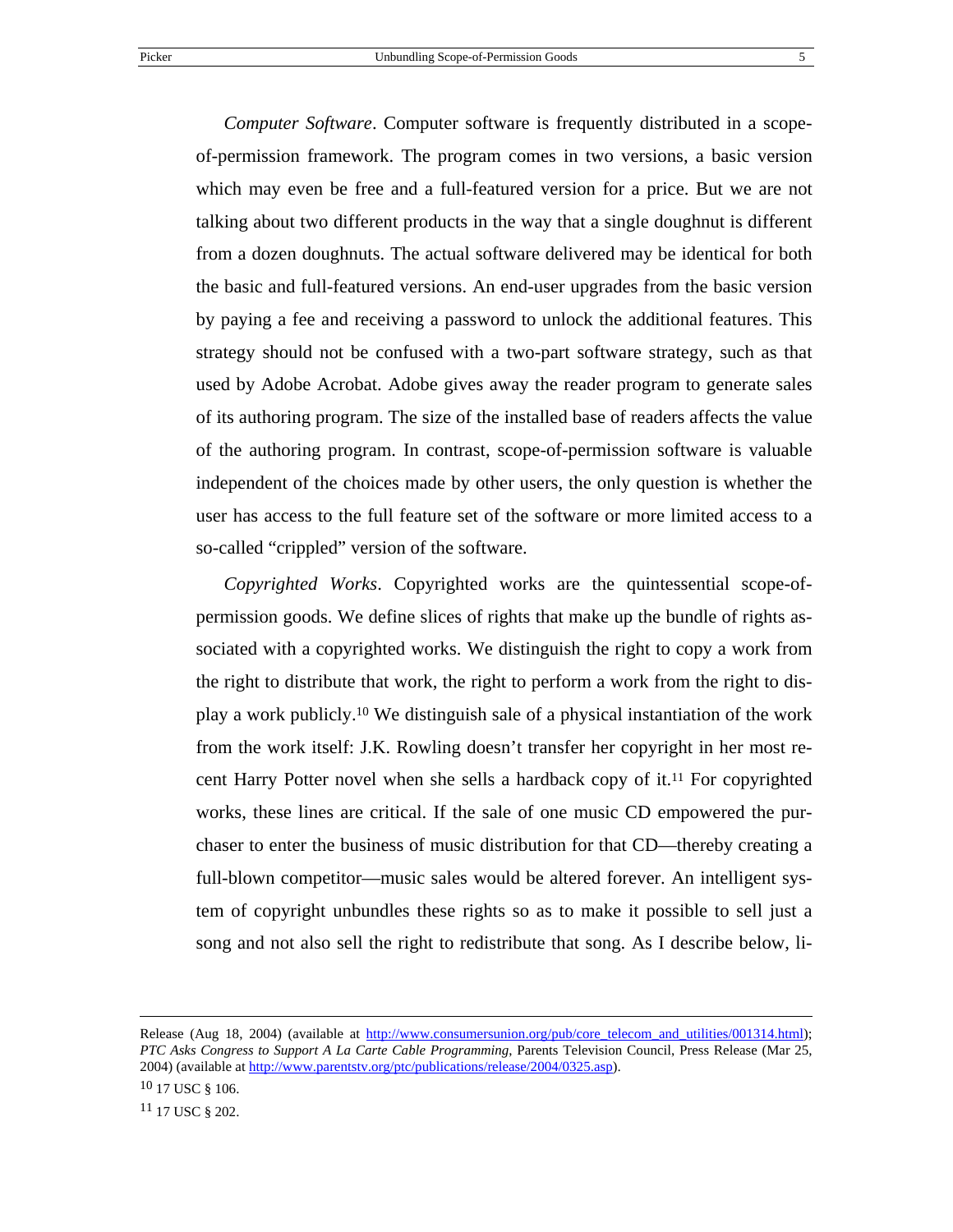censes from copyright collectives such as ASCAP and BMI also fit in this framework.

The key attribute that makes possible scope-of-permission goods is that the goods in issue are zero marginal cost goods. Once an attribute is created, there are no real marginal costs to bundling together a very large number of attributes. This means that there are few, if any, natural limits on product scope. What function shouldn't be in Windows? Don't ask why Microsoft bundles so much into Windows: ask why does Microsoft bundle so little? Why is Microsoft Office a distinct product from Windows?

For contrast, consider how we might sell fruit. We have five kinds of fruit: apples, oranges, bananas, pears and grapefruit. Consumers value the right piece of fruit at \$5, the wrong piece of fruit at zero. Each consumer just wants one piece of fruit, and each piece of fruit costs \$1 to produce. A seller who assembled a fruit basket consisting of one piece of each fruit would incur costs of \$5 and yet could sell the fruit basket for just \$5 and would make zero profits. Four pieces of fruit would be wasted in each transaction. The marginal cost of each piece of fruit naturally points to a definition of the scope of the product, here the individual piece of fruit.

But there is no corresponding limit for software or television channels. Yes, that overstates slightly. Pay TV systems have capacity constraints, a maximum number of channels that can be pushed through the cable or sent over the satellite. Additions to capacity might be quite expensive and would come in lumps. But for a given system design, until the capacity constraint is reached, we can distribute another channel at very low cost. Software CDs are also subject to capacity constraints, though those are becoming less important as we move towards network distribution of software.

And there is another important reason to "grow" product scope when the marginal cost of doing so is zero. The fact that goods can be added at zero marginal cost means that we do not need to try to identify consumer demand and tailor the delivered product to that demand. Instead, we could just offer the consumer everything and allow the consumer to choose what she wants. This strategy may lower costs, as the seller does not need to offer many differentiated products. Moreover—and now we step ever so briefly into the world of mathematics—with consumers being likely to have different values for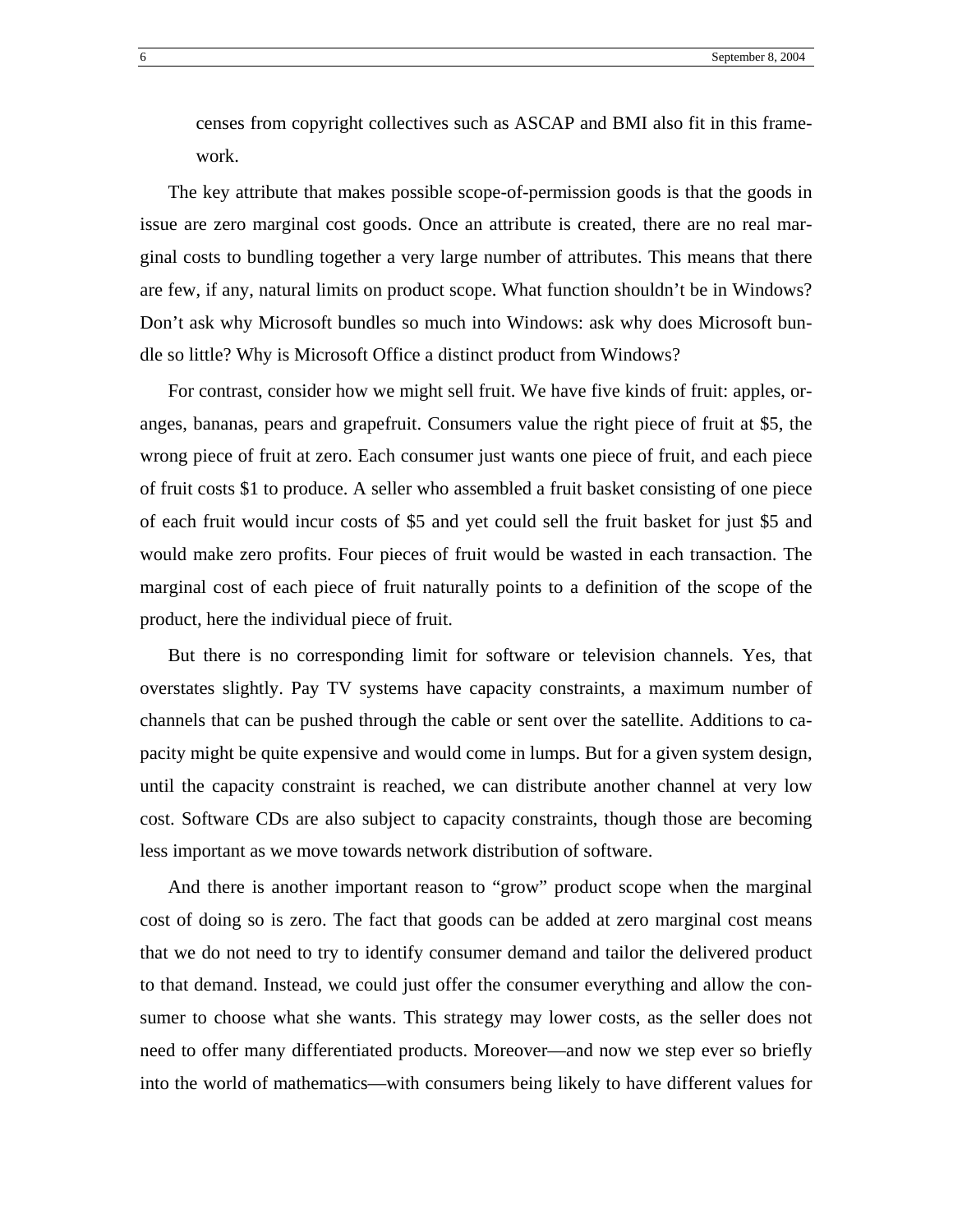different parts of the product, the larger the number of attributes bundled together in a single product, the more that the aggregate demand by each consumer for the entire product converges to a single value.[12](#page-9-0) If that happens, a seller with monopoly power may be able to extract more money from consumers by expanding the scope of the product.

#### **II. ASCAP: Subtracting from Scope-of-Permission Goods**

U.S. copyright law vests a separate exclusive right in copyright owners to perform copyrighted works publicly.[13](#page-9-1) The American Society of Composers, Authors and Publishers (ASCAP) was organized in October, 1913 to create a way for music composers to vindicate their copyrights in music performed—live, of course as there was no alternative—in restaurants, dance halls and the like. ASCAP's early days were devoted to litigation: restaurants contended that no payment was required when the music was not performed for profit, plus the piano player in the corner was just contributing to ambience in the way that a potted plant might[.14](#page-9-2) In 1917, the Supreme Court, though Justice Holmes, quickly put that idea to rest—in a brief three-page opinion—and ASCAP was off to the races.[15](#page-9-3)

To the movies actually and then on to other forms of mass entertainment, as in 1922, two-thirds of ASCAP's revenues came from licenses to movie theaters. This was from live music played to accompany silent films (Jolson's *The Jazz Singer*, the first big talkie, wasn't until 1927).<sup>16</sup> ASCAP followed the music, from the silent films to the sound era and then on to radio.

ASCAP shaped entry through its policy of issuing only blanket licenses for the music in the ASCAP repertory. The blanket license gave the recipient the right to play any song

<span id="page-9-0"></span><sup>12</sup> Yannis Bakos and Erik Brynjolfsson, *Bundling Information Goods: Pricing, Profits, and Efficiency*, 45 Management Sci 1613 (1999).

<span id="page-9-1"></span><sup>13 17</sup> USC § 106(4).

<span id="page-9-2"></span><sup>14</sup> Paul Goldstein, *Copyright's Highway: From Gutenberg to the Celestial Jukebox* 54-57 (revised ed. Stanford Univ Press 2003) (*Copyright's Highway*). For additional discussion of copyright collectives, see Robert P. Merges, *Contracting Into Liability Rules: Intellectual Property Rights and Collective Rights Organizations*, 84 Calif L Rev 1293 (1996); Stanley M. Besen, Sheila N. Kirby and Steven C. Salop, *An Economic Analysis of Copyright Collectives*, 78 Va L Rev 383 (1992).

<span id="page-9-3"></span><sup>15</sup> *Herbert v Shanley Co*, 242 US 591 (1917).

<span id="page-9-4"></span><sup>16</sup> John Ryan, *The Production of Culture in the Music Industry* 23-24 (University Press of America 1985) (*Production of Culture*).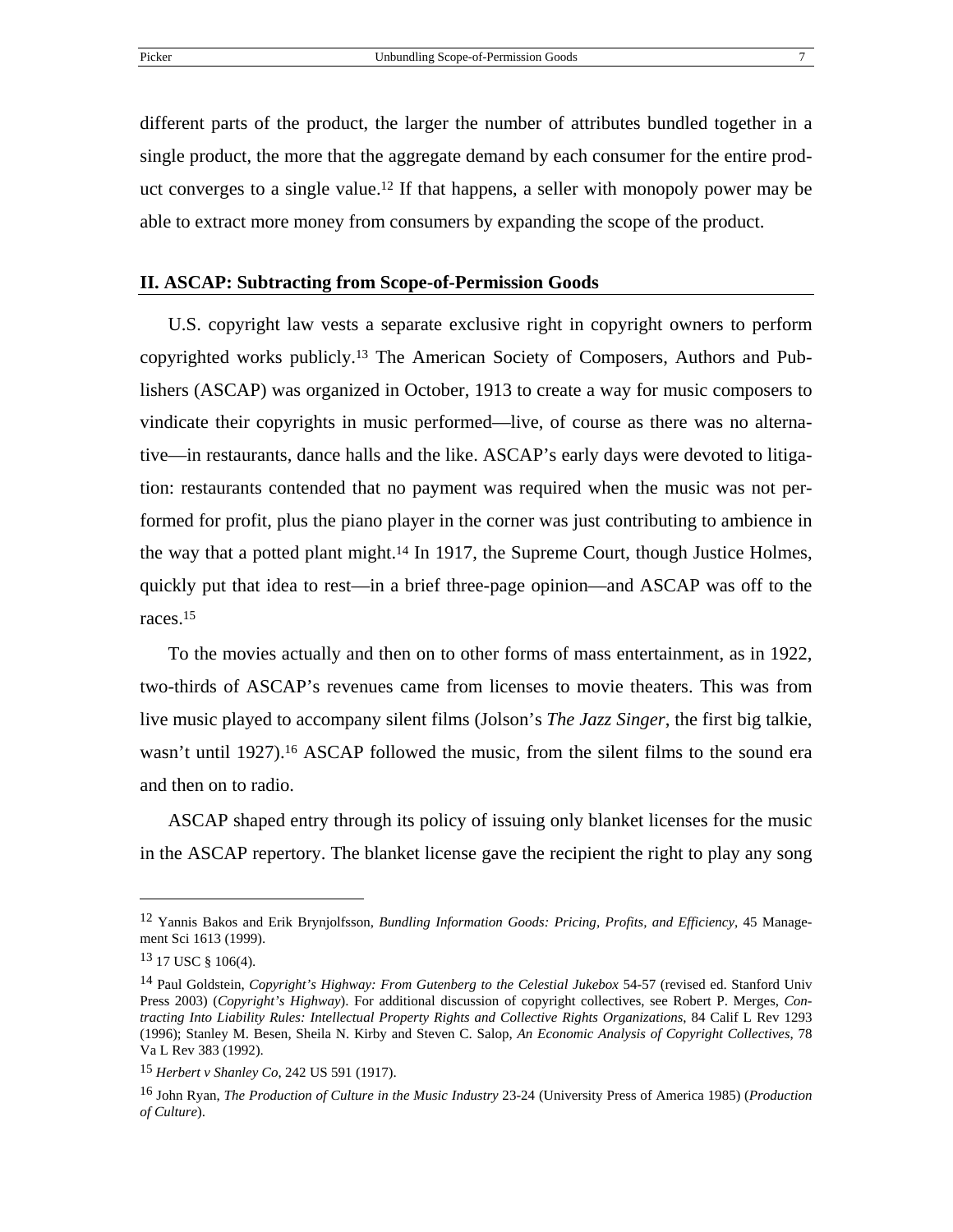registered with ASCAP. The fee for use did not depend on which songs were used or how frequently they were played, though prior to 1932, ASCAP did set license fees based on the number of hours in which the radio station broadcast ASCAP music. After 1932, ASCAP dropped that policy and switched to fees tied to a percentage of the station's annual income[.17](#page-10-0)

This switch matters for entry. Under the old scheme, a radio station could drop ASCAP songs entirely for an hour, reduce its payments to ASCAP and substitute in other songs. With fees tied to annual revenues—and wholly independent of actual use—the radio station received no financial benefit from substituting to non-ASCAP songs. Indeed, if the alternative provider wanted to get paid, the radio station's fees would go up. This point was apparent to the U.S. Department of Justice in 1935:

If a non-member copyright owner came into the station with the most beautiful composition of the day trying to get the station to perform it, he would not even get an opportunity of having it tried out. This is for the reason that there is no incentive on the part of the station as a result of the licensing requirements since the station must pay the Society whether the Society's music is used or not and the station's music requirements can be satisfied by Society music.[18](#page-10-1)

So what entry is being thwarted exactly? Entry into the music composition business? Perhaps, but not obviously. ASCAP opened its arms to all composers. Although there have been claims that ASCAP's formula for distributing its revenues favors older incumbents,[19](#page-10-2) it isn't clear that that is factually accurate, and it would hardly be surprising if these royalty nuances were lost on budding songsters. But ASCAP's annual-revenues blanket license blocked entry by competing performing rights organizations (PROs). A PRO entrant who sought to sign up composers would struggle, as all would recognize that the radio station would be stuck with its set fee to ASCAP, unless the station could drop ASCAP music entirely.

Yet we did get entry by a competing rights organization in 1939. How? The radio broadcasters got into a major fight over fees with ASCAP in negotiating new licenses to

<span id="page-10-0"></span><sup>17</sup> Id at 37.

<span id="page-10-1"></span><sup>18</sup> Id at 46.

<span id="page-10-2"></span><sup>19</sup> *Disharmony in the Air*, NY Times 110 (Aug 11, 1940).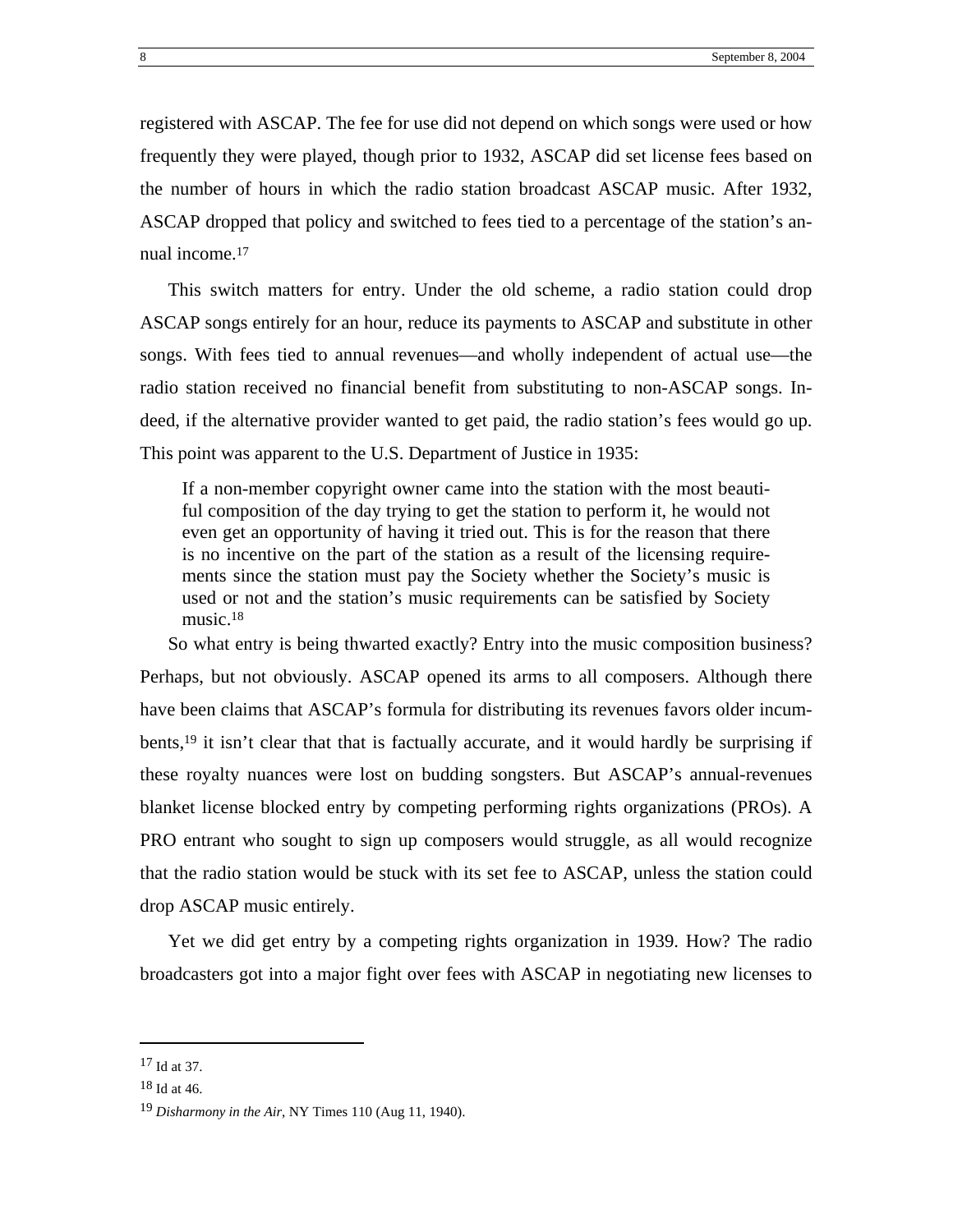replace those set to expire at the end of 1940[.20](#page-11-0) The radio broadcasters were paying 5% of their net receipts on commercial programs to ASCAP, but ASCAP wanted to boost that number to  $7.5\%$ <sup>21</sup>. In contrast, the radio broadcasters didn't want to pay anything for programs where no ASCAP music was used, moving towards a per-program license[.22](#page-11-2) To boost their position, in September, 1939, the radio broadcasters vertically integrated and set up a competing rights organization, Broadcast Music, Inc.[23](#page-11-3) Of course, ASCAP had locked up most music thought to be of interest to the American public, and so BMI was forced to look to music in the public domain—Mozart and Beethoven—and to chase new artists and music that had been traditionally shunned by ASCAP, "hillbilly" and "race" music.<sup>[24](#page-11-4)</sup>

The emergence of an organized radio group meant that two strong groups were negotiating with each, a bilateral monopoly. Radio needed music, and ASCAP needed access to radio. When the ASCAP radio licenses expired on January 1, 1941 and ASCAP songs vanished from the airwaves, the question was who would blink first. Or perhaps whether the government would jump in, as indeed it did.

On December 26, 1940, the Department of Justice, which had been nosing around ASCAP for the better part of six years looking for antitrust violations, announced that it would launch new criminal antitrust proceedings after the first of the year against ASCAP, BMI, NBC and CBS. BMI, barely a year old, was caught in the six-year old fight between ASCAP and the Department of Justice, and NBC and CBS, which owned roughly one-sixth of BMI, were swept up as well.[25](#page-11-5)

But BMI certainly realized that it could turn the antitrust threat to its advantage in a form of raising rival's costs. BMI settled quickly with the government and agreed to adhere to precisely the provision that the radio broadcasters had been seeking in their negotiations with ASCAP. The "pay-when-you-play" provision stipulated that the license fee for the use of the rights controlled by BMI could not be tied to revenues for any

<span id="page-11-0"></span><sup>20</sup> T.R. Kennedy, *The Case of ASCAP v BMI*, NY Times 158 (Dec 15, 1940) (*Case of ASCAP*).

<span id="page-11-1"></span><sup>21</sup> *Public Seen As Judge*, NY Times 22 (Dec 17, 1940).

<span id="page-11-2"></span> $22$  Id.

<span id="page-11-3"></span><sup>23</sup> Goldstein, *Copyright's Highway* at 59 (cited in note 14).

<span id="page-11-4"></span><sup>24</sup> *Case of ASCAP*, NY Times 158 (cited in note 20); Ryan, *Production of Culture* at 1-2 (cited in note 16).

<span id="page-11-5"></span><sup>25</sup> Turner Catledge, *ASCAP, Radio Chains to be Prosecuted as Music "Trust"*, NY Times 1 (Dec 27, 1940).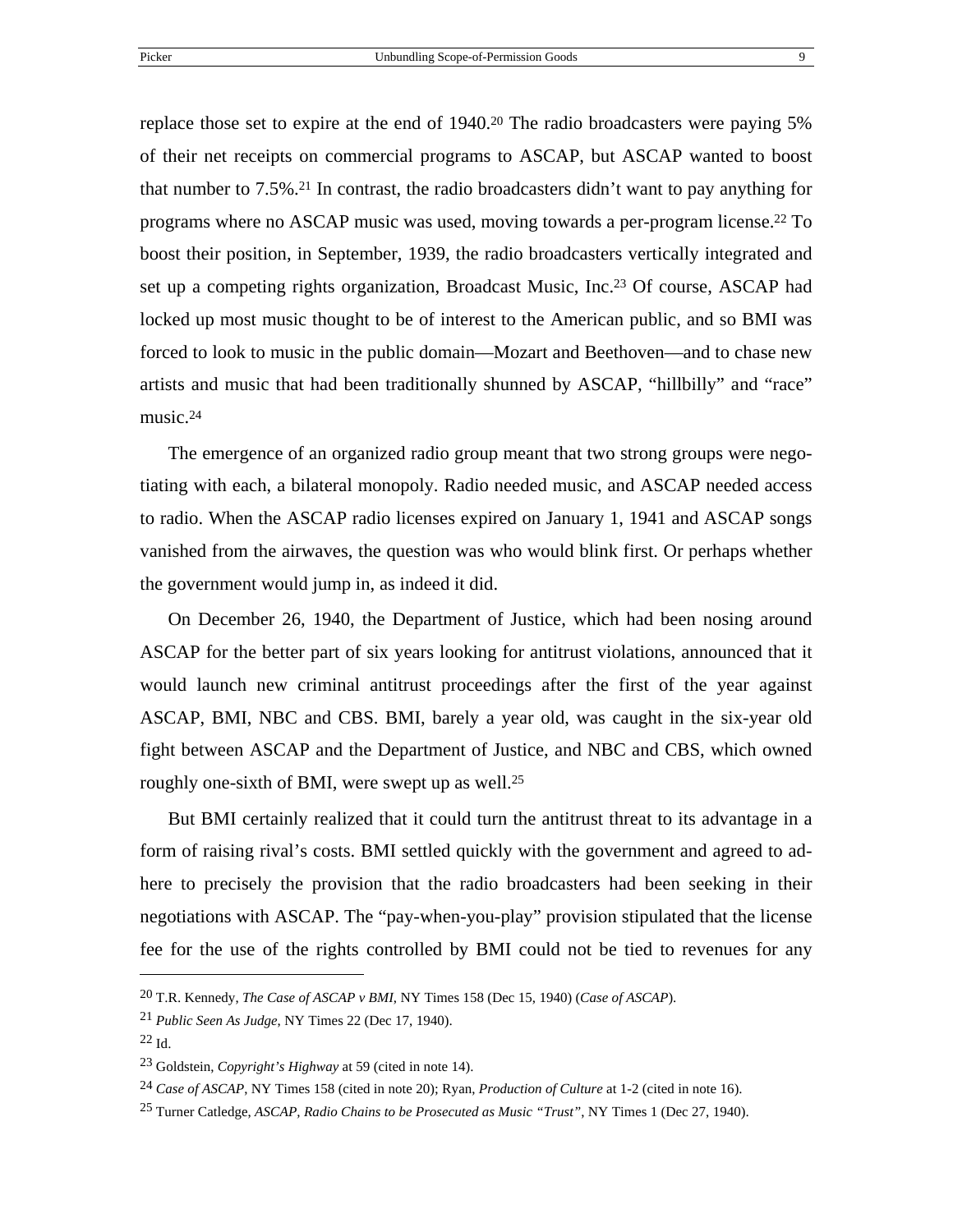for the use of the rights controlled by BMI could not be tied to revenues for any programs in which no BMI music was used and was consistent with BMI's core method for paying composers when music was played[.26](#page-12-0) And with BMI on board, there was little reason for the government to continue to pursue NBC and CBS.

In contrast, ASCAP was in a tough spot with ASCAP songs off the airwaves and a looming criminal antitrust proceeding against ASCAP.<sup>27</sup> With yet another round of failed settlement talks[,28](#page-12-2) the Department of Justice filed a criminal information in a federal court in Milwaukee on February 5, 1941, with the arraignment set for March  $5<sup>th</sup>$ .<sup>29</sup> Finally, with the full weight of the federal government bearing down, ASCAP faced the music—who could resist—and agreed to a settlement tracking the government's prior settlement with BMI.<sup>30</sup> Most importantly—at least one would have thought—ASCAP agreed to license songs on a per program basis with fees tied to the revenues of that particular program.

That said, the president of ASCAP, Gene Buck, believed that the blanket license would continue to be widely used because of the "economy in bookkeeping" associated with it.<sup>31</sup> And with the government case settled, in late July,  $1941$ , ASCAP and the broadcasters agreed on revised fees for licensing. The broadcasters had been paying 5%, ASCAP sought 7.5% and the new deal settled on 2.75%.[32](#page-12-6) With much work, including the creation of BMI and taking ASCAP songs off the air for seventh months, the broadcasters had won (though ASCAP's revenues grew quickly as radio itself expanded).[33](#page-12-7)

But won what? Certainly as to basic royalty rates. As to the blanket license, Gene Buck was right. The consent decrees were reworked in the 1950s and 1960s but the blanket license continued to be the dominant mode of licensing music. When CBS sued

<span id="page-12-0"></span><sup>26</sup> *B.M.I. Averts Suit By Consent Decree*, NY Times 22 (Jan 28, 1941); *United States v Broadcast Music, Inc*, 1940-43 Trade Cases ¶ 56,096 (ED Wis 1941); Jack Gould, *Radio Music Dispute Raises Complex Issues*, NY Times E10 (Feb 9, 1941).

<span id="page-12-1"></span><sup>27</sup> *ASCAP Will Confer with US on Decree*, NY Times 23 (Feb 4, 1941).

<span id="page-12-7"></span><span id="page-12-2"></span><sup>28</sup> *ASCAP Split Halts Washington Trip*, NY Times 17 (Feb 5, 1941).

<span id="page-12-3"></span><sup>29</sup> *ASCAP is Accused in Anti-Trust Suit*, NY Times 17 (Feb 6, 1941).

<span id="page-12-4"></span><sup>30</sup> *United States v American Society of Composers, Authors and Publishers*, 1940-1943 Trade Cases ¶ 56,104 (SDNY 1941); *ASCAP to Sign Pact Ending Trust Suits*, NY Times 1 (Feb 20, 1941).

<span id="page-12-5"></span> $31$  Id.

<span id="page-12-6"></span><sup>32</sup> *ASCAP Near Pact with NBC Chain*, NY Times 19 (Jul 31, 1941).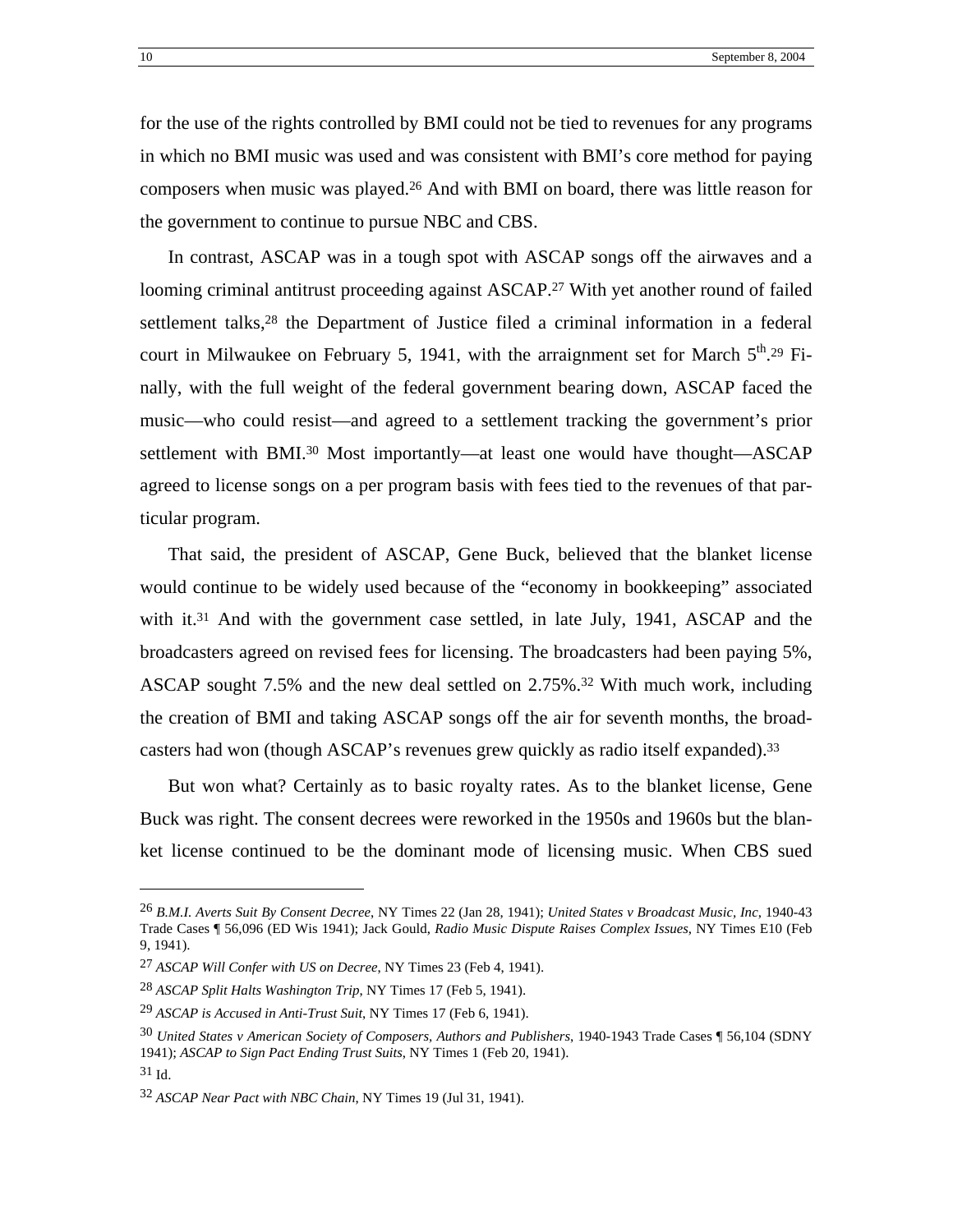ASCAP and BMI in 1975 alleging that the blanket licenses offered by ASCAP and BMI were *per se* violations of the Sherman Act, CBS and the other television networks had taken blanket licenses only since 1946.[34](#page-13-0)

CBS alleged illegal price fixing, unlawful tying, a concerted refusal to deal, and misuse of copyrights. ASCAP and BMI won in the district court, but on appeal to the Second Circuit, the court held that the blanket license constituted *per se* illegal price fixing. What remedy did CBS want? The Second Circuit identified a central problem of the blanket license and a possible solution:

Our objection to the blanket license is that it reduces price competition among the members and provides a disinclination to compete. We think that these objections may be removed if ASCAP itself is required to provide some form of per use licensing which will ensure competition among the individual members with respect to those networks which wish to engage in per use licens $ing.<sup>35</sup>$ 

This is a distinction between collective policing and collective price-setting. There may be substantial merit in collectivizing the enforcement of copyrights, but it isn't clear, especially today, that collective pricing must come with collective policing,[36](#page-13-2) a point that the Supreme Court should have been more sensitive to in rejecting CBS's *per se* claims. Not that the Court should have upheld those claims: this is clearly a complex situation and we should not engage in a truncated *per se* analysis. More to the point is that the new-product rationale framed by the Court in justifying a move to rule of reason analysis—"[h]ere, the whole is truly greater than the sum of its parts; it is, to some extent, a different product"[37—](#page-13-3)while right takes too little into account that any number of new products might have been created; the right question is which products are created and why.

That gets us back nicely to the scope-of-permission good framework and the most recent iteration of the government's 60-year old case against ASCAP. The core issue here

<sup>33</sup> Goldstein, *Copyright's Highway* at 60 (cited in note 14).

<span id="page-13-0"></span><sup>34</sup> *Broadcast Music, Inc v Columbia Broadcasting System, Inc*, 441 US 1, 12 (1979).

<span id="page-13-1"></span><sup>35</sup> *CBS v ASCAP*, 562 F2d 130, 140 (2d Cir 1977) (footnotes omitted).

<span id="page-13-2"></span><sup>36</sup> Ariel Katz, *The Potential Demise of another Natural Monopoly: New Technologies and the Future of Collective Administration of Copyrights* (working paper 2004) (available at <http://law.bepress.com/cgi/viewcontent.cgi?article=1034&context=alea>).

<span id="page-13-3"></span><sup>37</sup> *Broadcast Music*, 441 US at 21-22 (cited in note 34).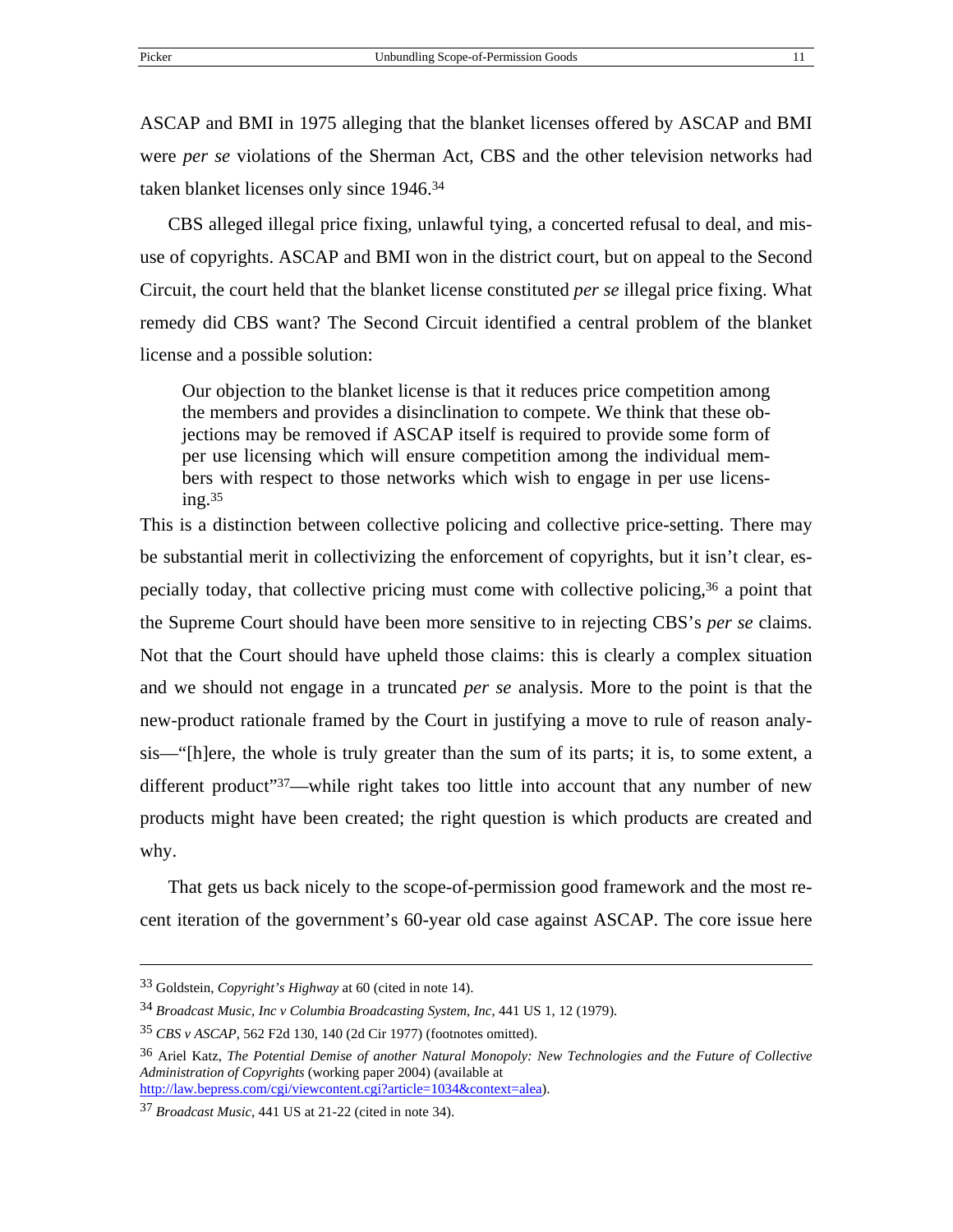has always been about what licenses ASCAP offered and whether it offered a meaningful alternative to the blanket license. This was what the radio broadcasters were seeking when they formed BMI in 1939 and what CBS continued to seek when it brought its private antitrust action against ASCAP and BMI in 1975.

On June 11, 2001, a seconded amended final judgment ("SAFJ") was entered in the ASCAP case supplanting the original judgment entered on March 4, 1991 (as amended in the interim)[.38](#page-14-0) According to the government, the point of the SAFJ is to provide "genuine alternatives to a blanket license" with the hope of "encouraging competition among PROs" and "encouraging competition between ASCAP and its members to license performances of the members' works.["39](#page-14-1) As this of course was the point of the original final judgment, it is hard to know whether the longevity of the blanket license is a testament to its efficiency, to ASCAP's market power or to the difficulties of court-implemented regulation.

The SAFJ does contain a new provision—optimistically labeled "Genuine Choice" which imposes a pricing consistency requirement on the blanket license.<sup>40</sup> Think of one radio station taking the blanket license and the corresponding fees to ASCAP. Imagine if that radio station took a per-program license—one of the sub-licenses called for by the SAFJ—for *each* of its programs. From a use standpoint, that would be equivalent to having a blanket license. The Genuine Choice provision requires that the total fees due from the set of per-program licenses approximate those for the blanket license.

The core idea here is to make it possible for a radio station to reduce how much it pays ASCAP and BMI when it reduces its use of their music, to make it possible to substitute in music from another source, and in turn encourage entry and competition in the provision of music by copyright collectives. The blanket license separates use decisions from price, a virtue given the public-good nature of music compositions, plus the blanket license removes any concern about needing to monitor use for possible infringements

<span id="page-14-0"></span><sup>38</sup> *United States v American Society of Composers, Authors and Publishers*, 2001-02 Trade Cases ¶ 73,474 (SDNY 2001).

<span id="page-14-1"></span><sup>39</sup> United States v American Society of Composers, Authors and Publishers, *Memorandum of the United States in Support of the Joint Motion to Enter Second Amended Final Judgment* (Sep 4, 2000) at 4 (available at [http://www.usdoj.gov/atr/cases/f6300/6395.htm\)](http://www.usdoj.gov/atr/cases/f6300/6395.htm).

<span id="page-14-2"></span><sup>40</sup> *ASCAP*, 2001-02 Trade Cases at 91,961-62 (cited in note 38).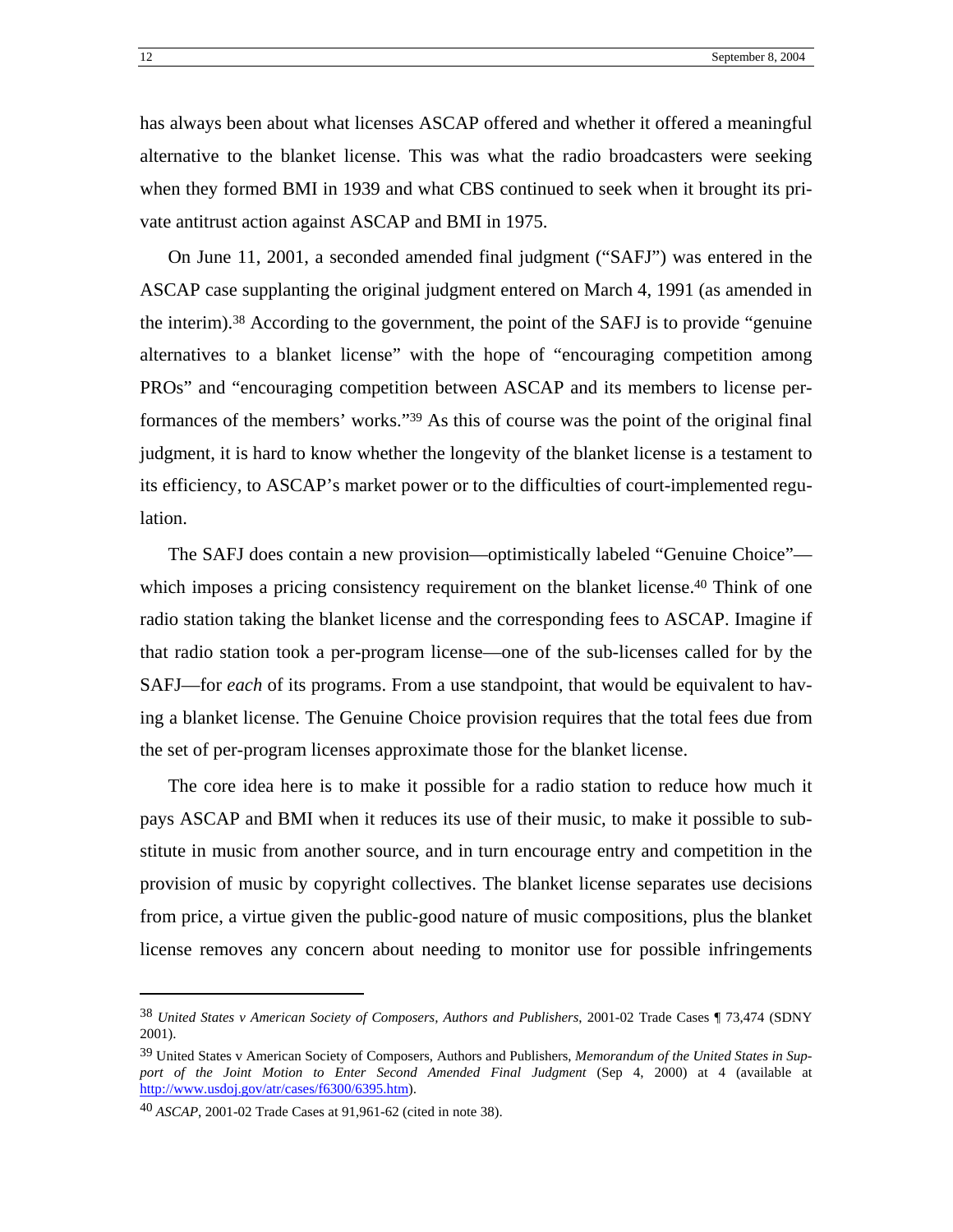(but still leaves reason to monitor to determine how to split up the ASCAP pie). But the blanket license blocks entry in copyright collectives and may facilitate collusion among music composers. The monitoring benefits of the blanket license might be mitigated through a sampling and penalty structure (spot check for violations and hit infringers with big fines). If that is right, the remaining question, yet to be answered, is whether the transaction costs associated with defining the new licenses are worth the competitive benefits associated with new entry from other copyright collectives.

#### **III. Microsoft and Scope-of-Permission Goods: Subtracting When We Should Have Been Adding?**

The Microsoft antitrust cases emphasize the importance of how access and permission are organized. For more than a decade, Microsoft has been the Great White Whale of antitrust. To recap quickly, in 1994, Microsoft entered into settlements with the United States and the European Commission concerning Microsoft's practices for licensing its then dominant operating system, MS-DOS. Prior to the settlement, Microsoft was using lump-sum licensing and per-processor licensing[.41](#page-15-0)

Under lump-sum licensing, Microsoft charged an original equipment manufacturer (OEM) a flat amount for access to DOS independent of the number of copies that the OEM placed on the computers that it sold. Under per-processor licensing, the amount that the OEM paid Microsoft for access to DOS was calculated based on the number of computers that the OEM sold, again independent of whether the OEM actually placed a copy of DOS on the sold computer. Note that under both licenses, the amount that the OEM paid was independent of how the OEM actually used DOS. The key difference between the two approaches to licensing was how sales risk was allocated between Microsoft and the OEM. Under lump-sum licensing, an OEM might sell few computers and effectively end up paying a high cost for each copy of DOS; the per-processor license eliminated that risk.

The lump-sum and per-processor licenses are good examples of scope-of-permission goods. Each OEM received the same "product," a master copy of DOS: the only question

<span id="page-15-0"></span><sup>41</sup> *United States v Microsoft Corp*, 56 F3d 1448, 1451-52 (DC Cir 1995).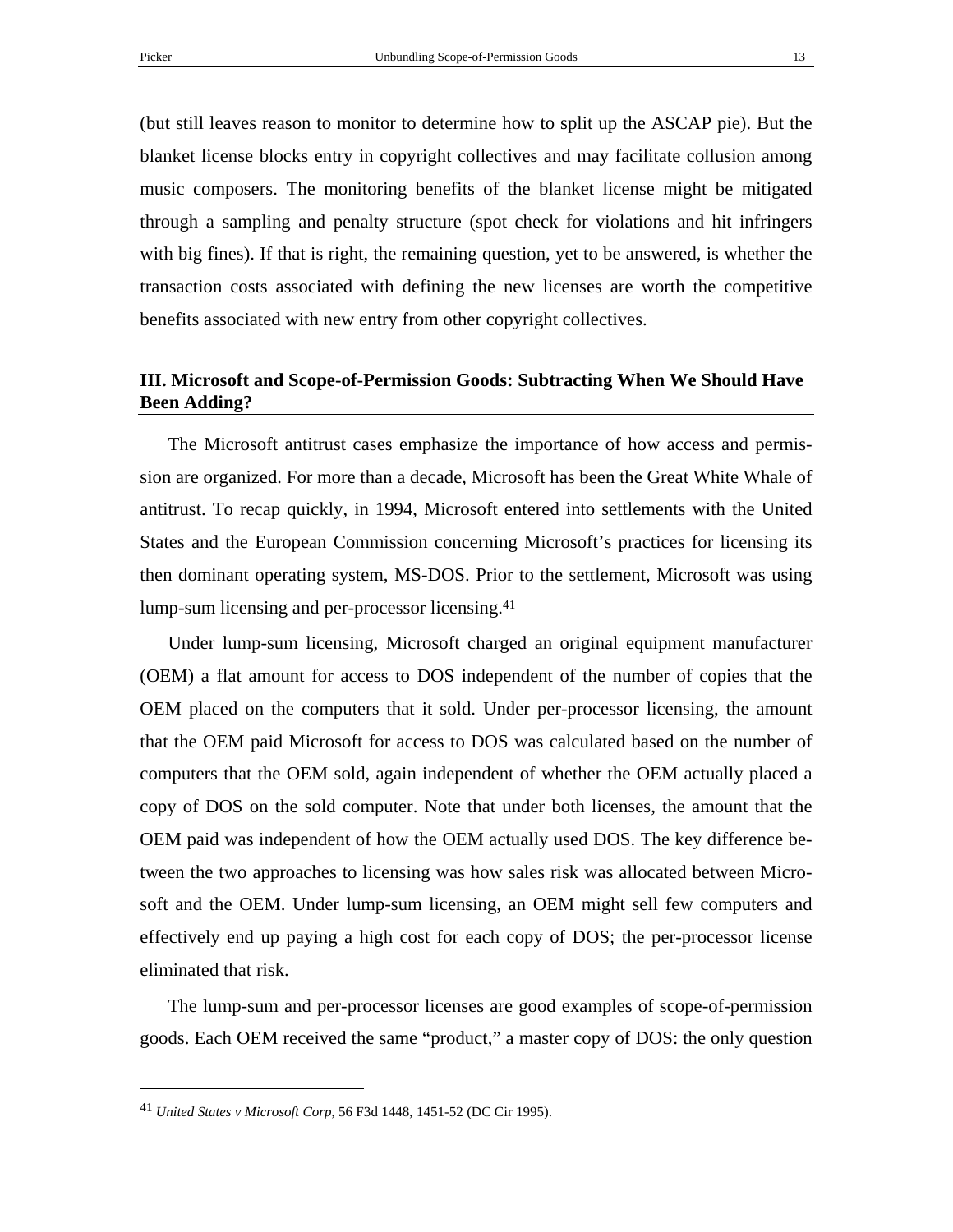was how that copy could be used and how the use was to be paid for. The core structure of the lump-sum and per-processor licenses was simultaneously virtue and vice. Once DOS was created, no resources were expended in each additional use of the product. And under the licenses, Microsoft didn't charge an additional fee for each additional copy of DOS used. The lump-sum license was a flat amount, independent of the number of copies used, and the per-processor license linked the payment fee for DOS to the number of computers sold rather than the number of copies of DOS that were distributed.

So we might think that Microsoft cleverly matched the social costs of the next use zero—with the fee charged for the next use—zero—and still came up with a scheme for recovering the substantial fixed costs of software development. So what is the problem? The problem, perhaps, is that there is an additional social cost of this licensing structure, namely that it creates a substantial barrier to entry, a barrier that would not exist in a licensing scheme that required a per-copy cost for each copy of DOS. Think of this as a competition cost of the scope-of-permission structure defined by the lump-sum and perprocessor licenses.

The settlement—entered in the U.S. only after the D.C. Circuit booted the district court judge from the case<sup>42</sup>—required Microsoft to shift to per-copy licenses.<sup>43</sup> And the settlement also barred contractual tying of products to the operating system, but with the proviso that "this provision in and of itself shall not be construed to prohibit Microsoft from developing integrated products."<sup>44</sup> That clause was heavily negotiated<sup>45</sup> and formed the basis for the next round of U.S. litigation. When the Internet exploded, Microsoft moved to add its web browser, Internet Explorer, to Windows. Whether doing so violated the 1994 settlement is a nice question—and the subject of a 2-1 decision in the D.C. Cir-

<span id="page-16-0"></span><sup>42</sup> *United States v Microsoft Corp*, 56 F3d 1448 (DC Cir 1995).

<span id="page-16-1"></span><sup>43</sup> For analysis of the settlement, see Richard J. Gilbert, *Networks, Standards and the Use of Market Dominance: Microsoft (1995)* in John E. Kwoka, Jr. and Lawrence J. White, *The Antitrust Revolution: Economics, Competition and Policy* (3rd ed. Oxford Univ Press 1999); see also Ina Fried, *Microsoft's 1994 consent decree: Boon or bust?*, CNet News.com (Jul 9, 2004) (available at [http://news.com.com/2100-1016\\_3-5262600.html\)](http://news.com.com/2100-1016_3-5262600.html).

<span id="page-16-2"></span><sup>44</sup> *United States v Microsoft Corp*, 1995-2 Trade Cases ¶ 71,096 (DDC 1994) (section IV(E)(i)).¶

<span id="page-16-3"></span><sup>45</sup> Wendy Goldman Rohm, *The Microsoft File: The Secret Case Against Bill Gates* 191-95 (Random House 1998).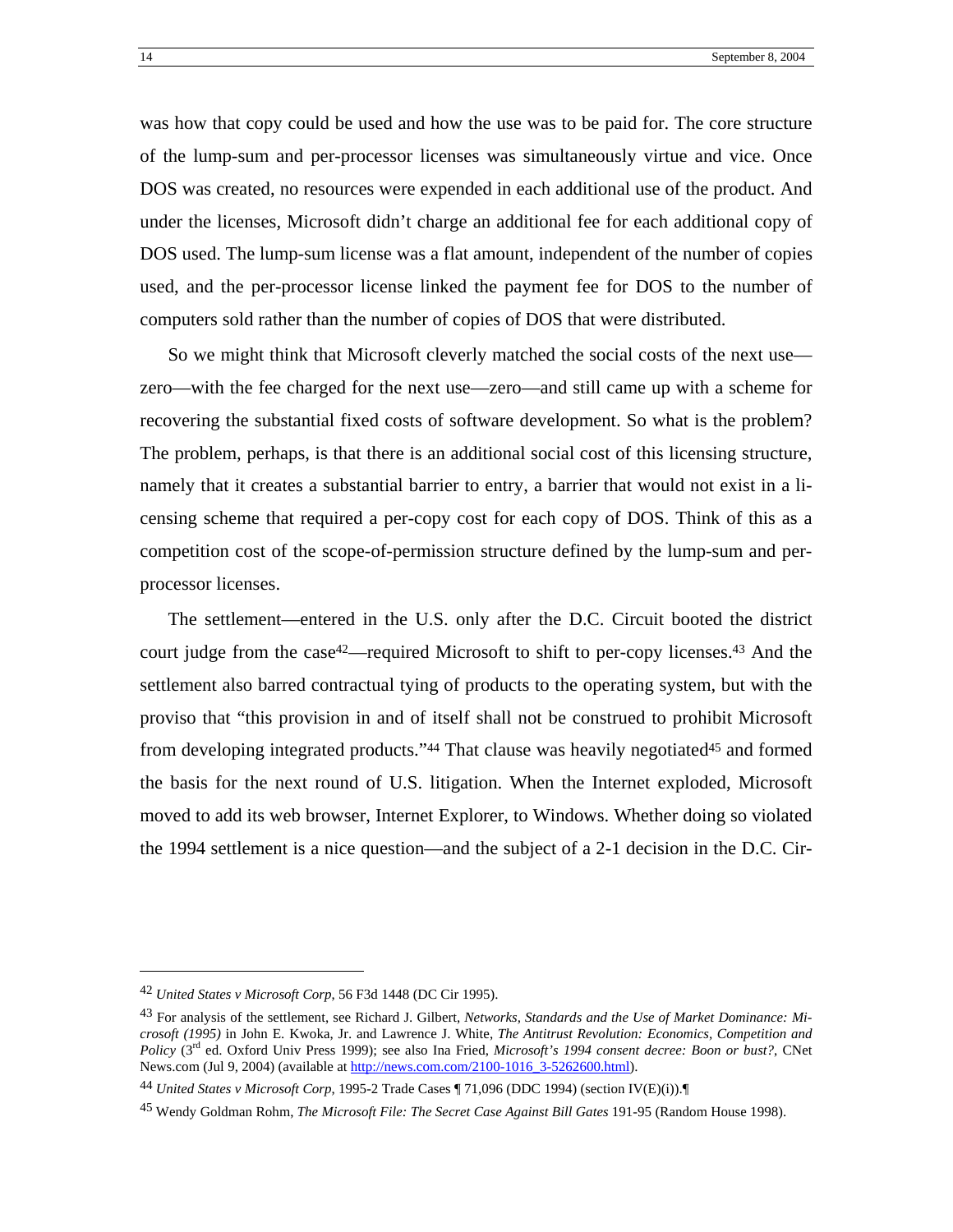cuit holding that it did not<sup>46</sup>—but one that quickly became irrelevant once the U.S. government filed a broad new antitrust complaint against Microsoft.

In the new case, the district court found Microsoft guilty of illegal monopoly maintenance relating to many of Microsoft's actions against the entry threat posed by Netscape Navigator. The court also characterized the same actions as attempted monopolization of the web browser market. And Microsoft was found to have illegally tied Internet Explorer to Windows.[47](#page-17-1) The district court concluded that Microsoft should be split into two independent companies, an operating system company and an applications company (organized around Microsoft Office).[48](#page-17-2)

On appeal, the D.C. Circuit, en banc and unanimously, upheld the finding of monopoly maintenance, but overturned everything else. The court found that the lower court had erred in considering the tying claim under a *per se* analysis and instead held that rule of reason analysis was required for the complicated questions of tying and software integration at issue in the case. The court also found that the government had failed to specify a meaningful browser market, and *a fortiori*, had therefore failed to make out a successful claim of attempted monopolization of that market.[49](#page-17-3)

On remand—to yet another district court judge, as federal district court Judge Thomas Jackson had been bounced for talking to the press when he should not have—the Antitrust Division dropped the tying claim and moved forward to pursue a remedy for the remaining monopoly maintenance finding. Microsoft, the United States and certain of the individual States reached an agreed remedy, and that remedy, described in part below, was ultimately upheld by the D.C. Circuit on June 30, 2004 in its Tunney Act review.<sup>50</sup>

At the same time that the U.S. case was working its way up and down the court system, the European Commission was conducting a parallel investigation of Microsoft's practices with a focus on the bundling of Windows Media Player with Windows and the interaction between Windows and computer servers. The Commission announced its re-

<span id="page-17-0"></span><sup>46</sup> *United States v Microsoft Corp*, 147 F3d 935 (DC Cir 1998).

<span id="page-17-1"></span><sup>47</sup> *United States v Microsoft Corp*, 87 FSupp2d 30, 35 (DDC 2000).

<span id="page-17-2"></span><sup>48</sup> *United States v Microsoft Corp*, 97 FSupp2d 59, 64 (DDC 2000).

<span id="page-17-3"></span><sup>49</sup> *United States v Microsoft Corp*, 253 F3d 34 (DC Cir 2001).

<span id="page-17-4"></span><sup>50</sup> *Massachusetts v Microsoft Corp*, 373 F3d 1199 (DC Cir 2004).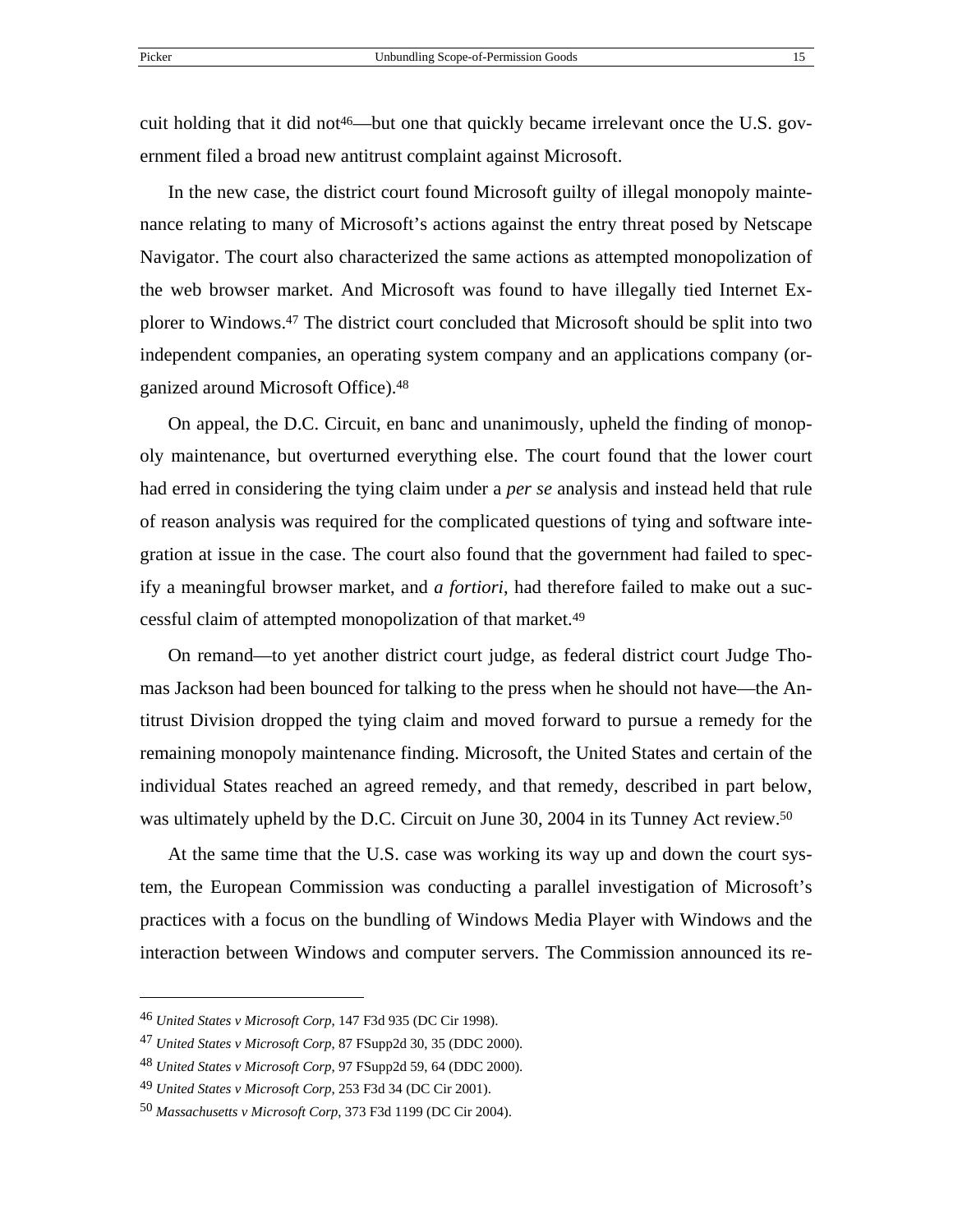sult on March 24, 2004. It found that Microsoft had abused its dominant position in the market for operating systems to the detriment of the server market and the market for media players[.51](#page-18-0)

The question of who should define the product is perhaps the central question regarding scope-of-permission goods. The tying claim in the U.S. case turned on how Microsoft had organized the relationship—both technical and financial—between Windows and Internet Explorer. In the EU case, the focus was on the same questions regarding Windows and Windows Media player. In other work, I have argued that the ideas of tying and bundling are too crude to help us understand these situations. The core characteristics of scope-of-permission goods—private public goods with zero-marginal cost increments to the good—make tying and bundling particularly elusive.[52](#page-18-1)

Instead, I have suggested that we should focus on *presence*, *visibility* and *price*[.53](#page-18-2) Presence is about where software is located: does it come on the Windows CD, or is the software preinstalled by an OEM or is it somewhere else? Put differently, how is the software distributed? Prior to the Internet, Microsoft enjoyed a substantial distributional advantage in being able to incorporate new software into Windows. The existence of the Internet, where software can be downloaded easily, should diminish that advantage, but, as discussed below, the evidence in the EU case suggests that Microsoft still enjoys a powerful distributional advantage over its software competitors. Microsoft can easily make software present by just folding new software into Windows.

Visibility is distinct from presence. Software can be present but be invisible. In truth, most software on your computer fits this category. Microsoft Word comes with a zillion features but the average user only ever sees a handful. Indeed, the current interface of Word recognizes this and "evolves" to track your use patterns by only showing on menus features that you use frequently. Software can also be visible but not present. Some features in software are listed as being available for use, but in truth they need to be installed on first-use, either from a CD or over the network.

<span id="page-18-0"></span><sup>51</sup> *EU Commission Decision* (cited in note 3).

<span id="page-18-1"></span><sup>52</sup> Picker, 158 J Inst Theor Econ at 158 (cited in note 3).

<span id="page-18-2"></span><sup>53</sup> Id.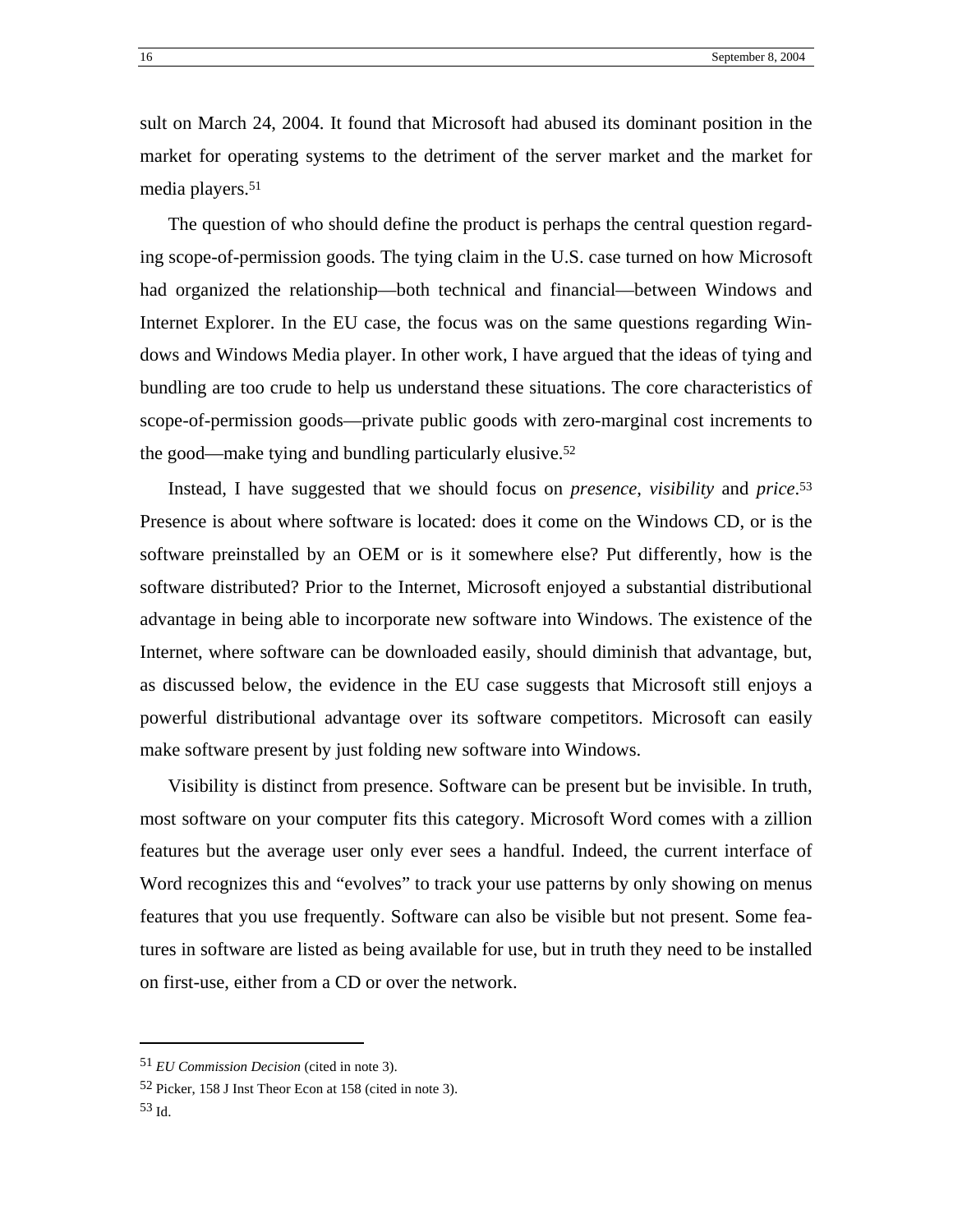Finally, price focuses on the question of whether a separate charge is required to use software. Windows is designed as a trademarked product sold for one price. Sort of actually. Microsoft does sell what it calls a "personalization pack" and an "enhancement pack" for Windows XP. Microsoft Plus! and Microsoft Plus! Digital Media Edition add additional functionality and options to Windows XP.[54](#page-19-0) Buy a computer online at Dell's website and you will be given the option—for a fee—to add these operating system enhancements to your purchase. And Microsoft is issuing a reduced-feature "starter edition" of Windows XP for Thailand and other developing markets[.55](#page-19-1) So even for Windows reality is slippery, but big picture, you pay one price for Windows and you get Windows, whatever Microsoft has deemed that to be. You can't buy Windows a la carte and pay a reduced price if you never want to print anything.

The distinction between visibility and presence as to Windows Media Player is one of the key lines of separation between the U.S. and EU cases. In the EU case, Microsoft argued that the U.S case remedy sufficed as to media players.<sup>56</sup> Under the U.S. remedy, OEMs could sell computers without visible access to WMP and could make other media players the default installation. Critically—at least from the EU's perspective—this meant that the underlying code for the WMP would continue to be *present* on the machines shipped by OEMs.[57](#page-19-3)

In part, the EU understood the U.S. remedy to be framed by the way in which liability was found in the U.S. case. The D.C. Circuit had overturned the original finding of liability for tying Internet Explorer to Windows. The district court had proceeded on an analysis of *per se* liability, but the D.C. Circuit believed instead that the tying claim needed to be evaluated under a rule of reason analysis. The U.S. government dropped the tying claim, given the uncertainty of the likely outcome and the fact that further liability litigation would have delayed imposition of a remedy.

<span id="page-19-0"></span><sup>54</sup> <http://www.microsoft.com/windows/plus/plushome.asp>.

<span id="page-19-1"></span><sup>55</sup> Michael Kanellos, *Five countries to get cheap Windows XP*, CNet News.com (Aug 10, 2004) (available at [http://news.com.com/2100-1016\\_3-5304023.html](http://news.com.com/2100-1016_3-5304023.html)).

<span id="page-19-2"></span><sup>56</sup> *EU Commission Decision* ¶ 796 (cited in note 3).

<span id="page-19-3"></span><sup>57</sup> Id at ¶ 798, ¶ 828 ("It is important to note that the US Settlement addressing monopoly maintenance does not alter this assessment. Removal of end-user access does not restore the choice of Microsoft's customers as to whether to acquire Windows without WMP.").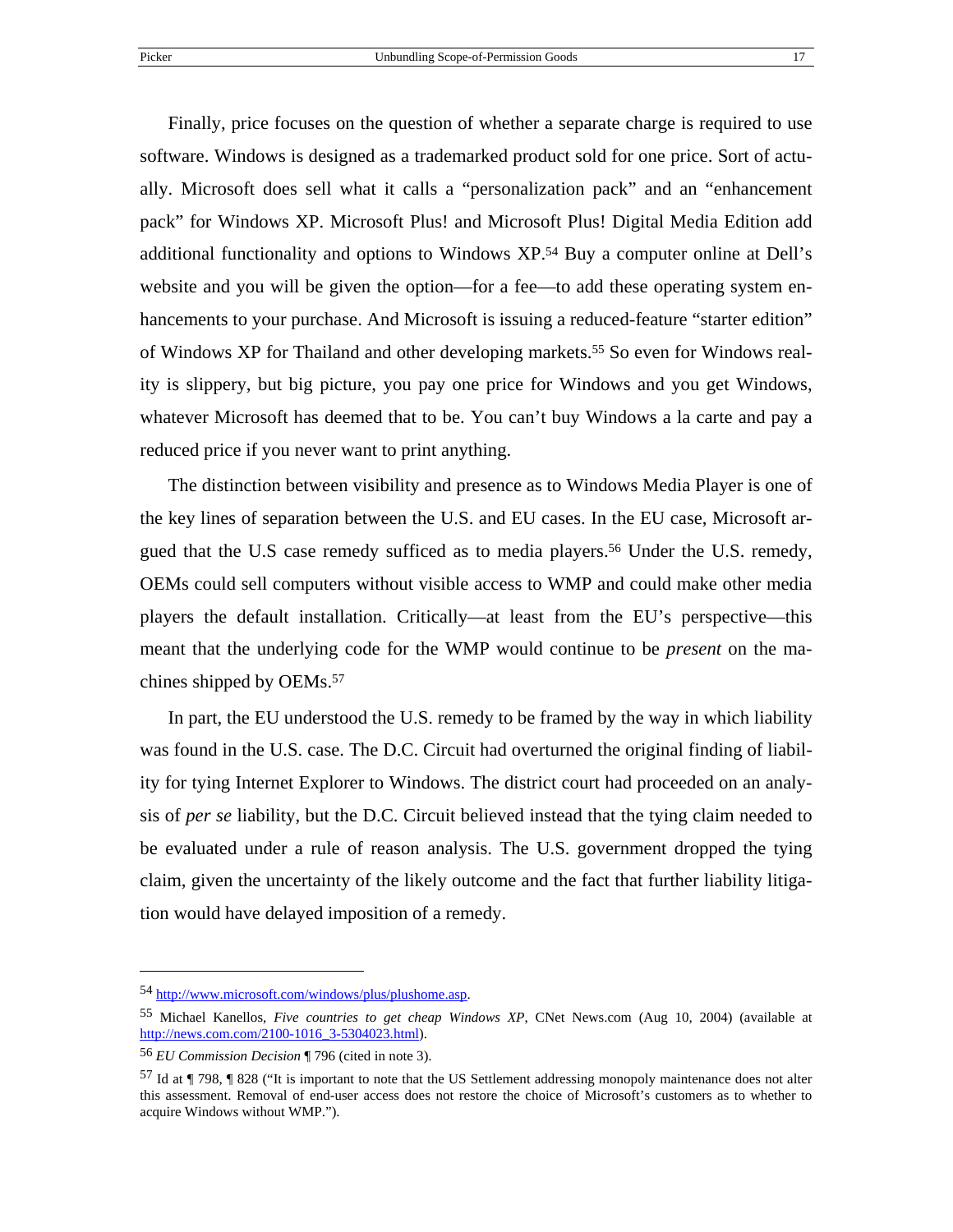The U.S. remedy therefore was imposed for the found illegal monopoly maintenance, and not for the allegedly illegal tying of the browser to Windows. I have argued elsewhere that I believe that Microsoft should not have been found to have engaged in illegal tying of the browser to Windows,<sup>58</sup> but more to the point here is the way in which the liability framing affected remedies. On the remedy remand, the district court noted that actual removal of code—as contrasted with removal of visible means of access to that code—"would likely be reflected in the imposition of liability for illegal tying, rather than liability for illegal monopoly maintenance."[59](#page-20-1)

The U.S. approach limits the extent to which courts intrude into product design. Microsoft is free to commingle software code at will and to re-use chunks of code to provide different functionalities. At the same time, the remedy controls the visibility of pieces of the code. This is one approach to the scope-of-permission framework: the user has the right to use the code that is present but the transaction costs of using it are higher because the code isn't visible to the end user. By making it possible for computer sellers to reduce the visibility of software functions, such as Internet Explorer, we enhance the ability of browser competitors to place their software on the desktop.

In the EU case, the Commission focused on the question of whether Microsoft had impermissibly tied WMP to Windows in violation of Article 82 of the European Union Treaty. The EU tying standard under Article 82 focuses on a series of issues familiar to students of U.S. antitrust tying law, namely where the two goods are separate products; whether the firm has a dominant position in the tying product market; whether the firm does not allow customers to obtain the tying product without the tied product; and whether the tying forecloses competition.<sup>[60](#page-20-2)</sup>

That means we start with the question of whether Windows and WMP are two separate products. Microsoft argued that it was "inappropriate to consider multimedia playback functionality to be a separate product from an operating system."<sup>61</sup> Microsoft contended that all PCs would be shipped with multimedia playback included. But the EU

<span id="page-20-0"></span><sup>58</sup> Picker, 158 J Inst Theor Econ at 133 (cited in note 3).

<span id="page-20-1"></span><sup>59</sup> *New York v Microsoft*, 231 FSupp2d 203, 237 n. 24 (DCC 2002), aff'd, 373 F3d 1199 (DC Cir 2004).

<span id="page-20-2"></span><sup>60</sup> *EU Commission Decision* ¶ 794 (cited in note 3).

<span id="page-20-3"></span> $61$  Id at ¶ 404.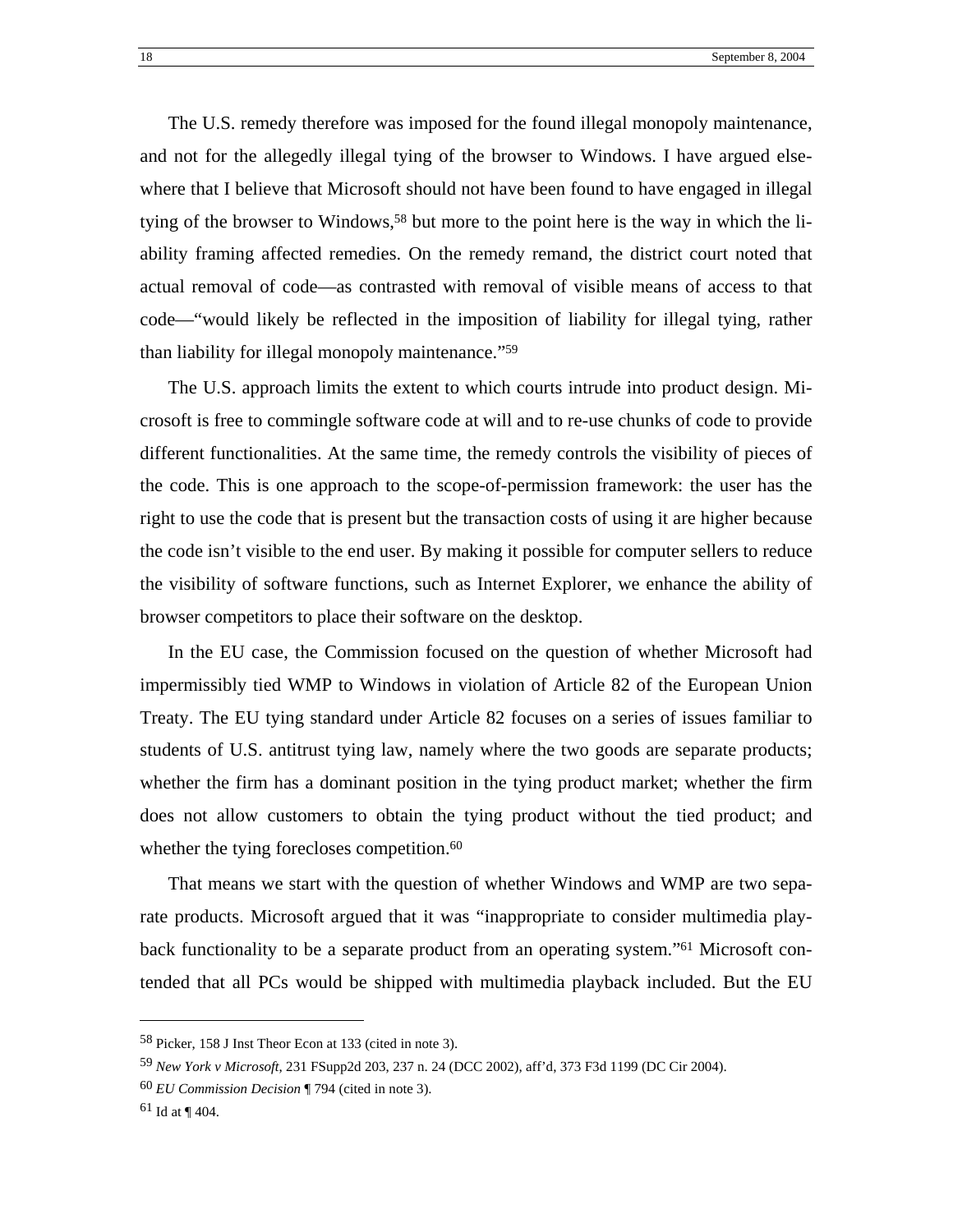<span id="page-21-4"></span>properly rejected this analysis. As in *Jefferson Parish*, the leading U.S. case on the separate product doctrine,<sup>62</sup> the fact that consumers would inevitably use the functionalities together isn't the point. In *Jefferson Parish*, few patients were getting surgery without anesthesia, indeed, presumably none were. And as the EU itself suggested, most computer users also use word processing programs, but no one had suggested that word proc-essing was part of the market for operating systems.<sup>[63](#page-21-1)</sup>

As the EU recognized, the point is who chooses which anesthesiologist goes with the operating room, or which media player goes with the Windows operating system[.64](#page-21-2) Do consumers self-bundle, do OEMs competing in putting together bundles or does Microsoft guarantee that WMP comes with Windows and can Microsoft take steps to discourage the inclusion of a second media player?

These are the right questions; the answers are the hard part. But switch perspectives: What is Microsoft seeking to accomplish in distributing WMP as part of or with Windows? And should we be concerned about it? We typically tell one of two tying stories.<sup>65</sup> The first is tying as an effort to increase profits in a very basic way. The monopolist effectively charges more to customers through the tie. The standard analysis on tying of this sort emphasizes the "one-monopoly profit" notion, applicable in fixed proportion situations, where a monopolist cannot increase profits through tying, and the possibility of price discrimination in variable proportions cases, where a monopolist may be able to increase profits through tying. We can say little generally about price discrimination of this sort, as the discrimination can either reduce or enhance overall social welfare.

The second tying story is that the monopolist ties the second good in an effort to protect its original monopoly. That may have been the right story in the browser antitrust case,<sup>66</sup> though there may have been other sufficient reasons for the tie.<sup>67</sup> But the nefarious

<span id="page-21-5"></span><span id="page-21-0"></span><sup>62</sup> *Jefferson Parish Hospital District No. 2 v Hyde*, 466 US 2 (1984).

<span id="page-21-1"></span><sup>63</sup> *EU Commission Decision* ¶ 405 (cited in note 3).

<span id="page-21-2"></span><sup>64</sup> Id at ¶ 809 ("Microsoft's argument … disregards the alternatives that would be available to customers if Microsoft did not bundle WMP and is for this reason invalid. … OEMs are likely to follow consumer demand for a preinstalled media player and offer a package which would include a media player on top of Windows, the difference being that it would not automatically be—although it could be—WMP.").

<span id="page-21-3"></span><sup>65</sup> Indeed, both of these stories surfaced in the EU case as part of the server-Windows part of the case. *EU Commission Decision* ¶¶ 764-68 (cited in note 3).

<sup>66</sup> Dennis W. Carlton and Michael Waldman, *The strategic use of tying to preserve and create market power in evolv-*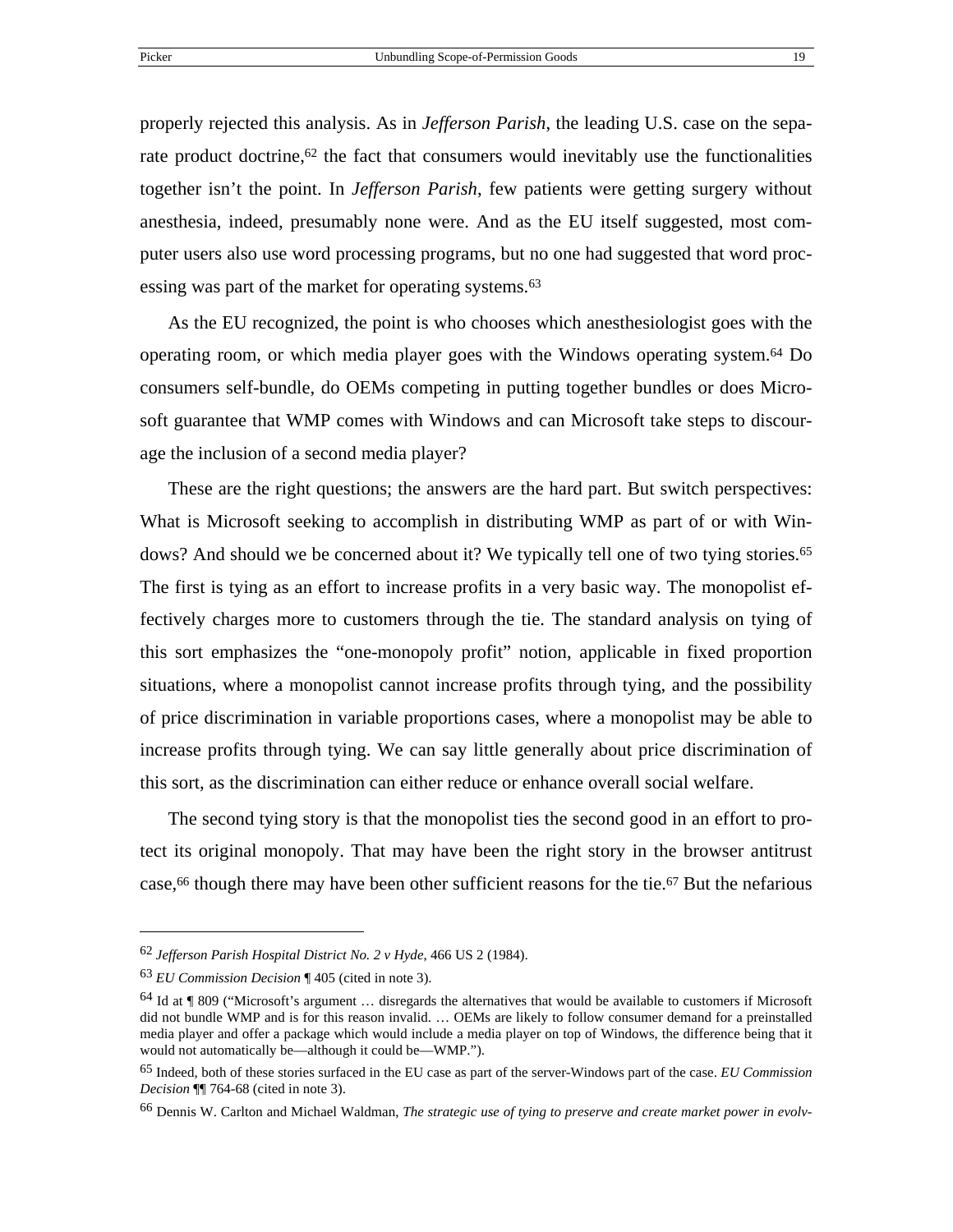story is that Microsoft understood Netscape Navigator to pose a threat to its Windows monopoly, and in particular, to the fact that software developers wrote to the Windows application programming interface (API). Microsoft understood that it could defeat Netscape's threat to that control if it merely fragmented the browser market, and tying Inter-net Explorer would go a long way towards fragmenting the browser market.<sup>[68](#page-22-0)</sup>

Do we think that either of our standard tying theories applies here? The EU concluded, if only weakly, that the media player might be a beachhead in a larger attack on Windows. Media players do expose their own APIs and applications can be written to them, as AOL has done with RealNetworks's media player.<sup>69</sup> Still, even if the media player is combined with other software, such as Java, we are a long way from the broadbased platforms established by Windows, the Mac OS or Linux.

So return to the first tying story, namely, the idea that Microsoft might be tying WMP to Windows to get customers to pay, on average, more money. As I suggested above,  $70$ the literature on bundling and product scope does suggest good reason for a monopolist to expand the scope of the product and the addition of WMP to Windows would be consistent with that.

But I think that there is a more direct story here, perhaps a useful third story for tying, and one understood by the Commission.<sup>71</sup> The media player is the key point—perhaps even the bottleneck—in this two-sided market[.72](#page-22-4) The media player sits in the middle between consumer listeners and content creators. There are a number of ways to extract value in these markets and none of the payments need come from the consumers themselves. So broadcast TV is "free," because we pay by watching commercials. Adobe Acrobat Reader is free to readers, because a broadly-installed reader platform makes it pos-

<u>.</u>

*ing industries*, 33 Rand J Econ 194 (2002).

<sup>67</sup> As I have argued elsewhere. See Picker, 158 J Inst Theor Econ at 133 (cited in note 3).

<span id="page-22-0"></span><sup>68</sup> Id. at 130.

<span id="page-22-1"></span><sup>69</sup> *EU Commission Decision* ¶¶ 892, 966, 972 (cited in note 3).

<span id="page-22-2"></span><sup>70</sup> See note 12 and accompanying text.

<span id="page-22-3"></span><sup>71</sup> *EU Commission Decision* ¶ 975 (cited in note 3).

<span id="page-22-4"></span><sup>&</sup>lt;sup>72</sup> As the EU recognized. See id. at  $\P$  904. There is a rapidly growing literature on two-sided markets. For an introduction, see Jean-Charles Rochet and Jean Tirole, Two-Sided Markets: An Overview (working paper 2004) (available at [http://faculty-gsb.stanford.edu/wilson/E608\\_2004/pdf%20files/Game%20Theory-](http://faculty-gsb.stanford.edu/wilson/E608_2004/pdf files/Game Theory-Models and Applications/Rochet,Tirole,Two-Sided Markets.pdf)[Models%20and%20Applications/Rochet,Tirole,Two-Sided%20Markets.pdf](http://faculty-gsb.stanford.edu/wilson/E608_2004/pdf files/Game Theory-Models and Applications/Rochet,Tirole,Two-Sided Markets.pdf)).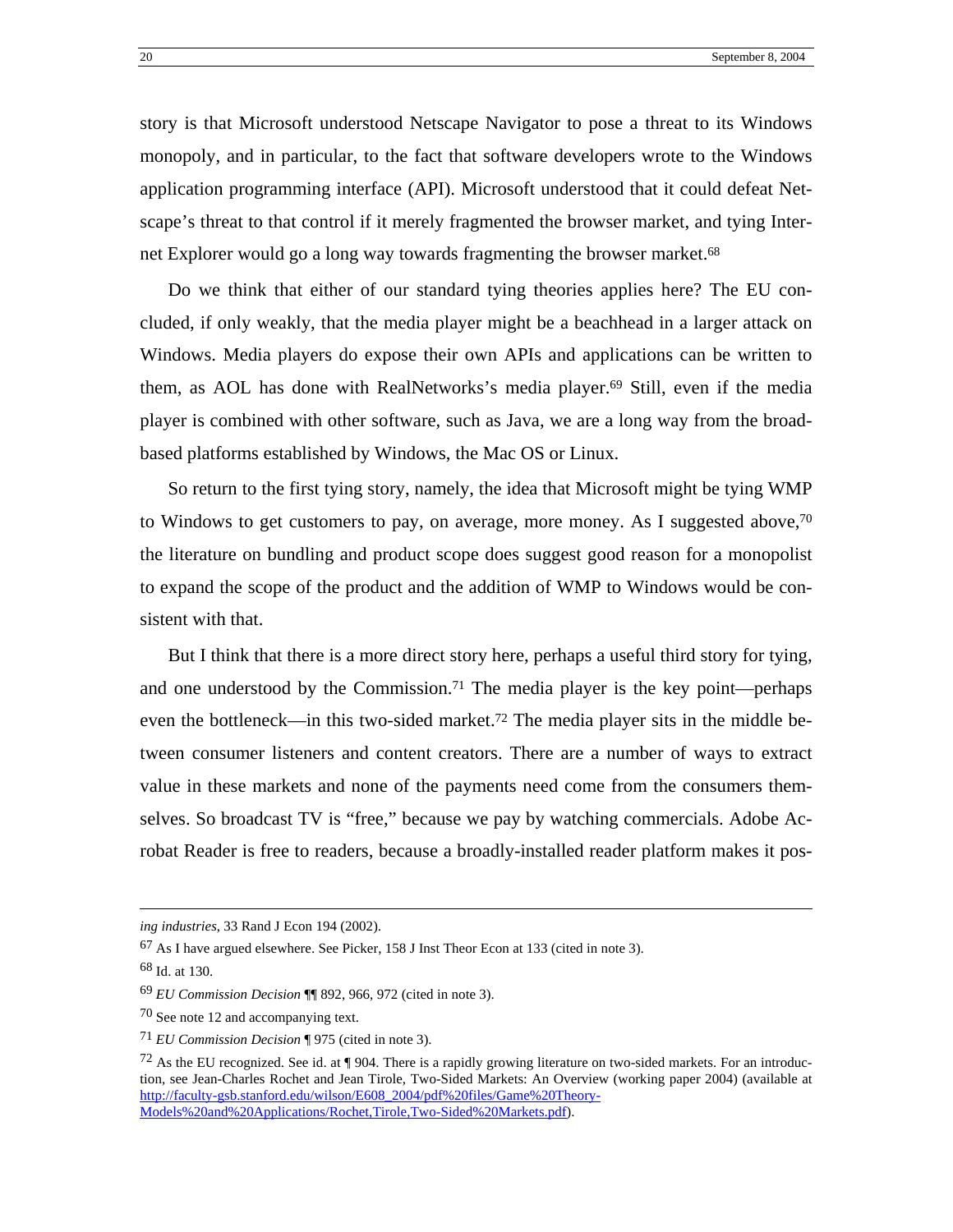sible to sell expensive authoring software to writers. Microsoft bundles WMP with Windows not to extract more dollars from end-users, but to get those dollars from third parties. Distributing "free" platforms is hard, but Microsoft does so just by bundling the platform with Windows.

Indeed, the Commission concluded that Microsoft enjoyed a "ubiquity" or reach advantage compared to other makers of media players, and that that advantage might decisively tip the media player market in Microsoft's favor.[73](#page-23-0) Media player software is platform software and the value of the platform depends on how much content is developed for it. But content developers face a choice as well: how many platforms to support and which ones? If supporting multiple platforms is costly—and the evidence in the EU case suggested that it was<sup>74</sup>—a content provider might choose to support only one or two platforms and would naturally focus on the platform with the largest reach. Microsoft's tie of WMP to Windows almost certainly ensures that the media player with the largest reach is WMP.

How should the Commission remedy this problem? The Commission sought to create competition at the computer seller level by requiring Microsoft to create two different versions of Windows, one with WMP and one without. As I previously advocated exactly this remedy—mandatory versioning is what I called it—I am hard pressed to say that the Commission is completely out to lunch (or perhaps we are having lunch together).<sup>75</sup> Under the remedy, Microsoft would not be required to charge different prices for the with and without versions, and Microsoft would be allowed to negotiate with OEMs to have the "with" version installed on desktops.[76](#page-23-3) That is the point: Microsoft would have to bargain to get WMP on the desktop, just as Real, Apple and all of the other media player companies currently bargain to get their software distributed.

Take stock of that point. Windows isn't just software: it is one of the best possible vehicles for distributing software (Microsoft Office is another). Prior to the recent antitrust actions, when Microsoft added software to Windows it could be assured that that

<span id="page-23-0"></span><sup>73</sup> *EU Commission Decision* ¶ 842 (cited in note 3).

<span id="page-23-1"></span><sup>74</sup> Id. at ¶¶ 883-84.

<span id="page-23-2"></span><sup>75</sup> Picker, 158 J Inst Theor Econ at 152 (cited in note 3).

<span id="page-23-3"></span><sup>76</sup> *EU Commission Decision* ¶ 959 (cited in note 3).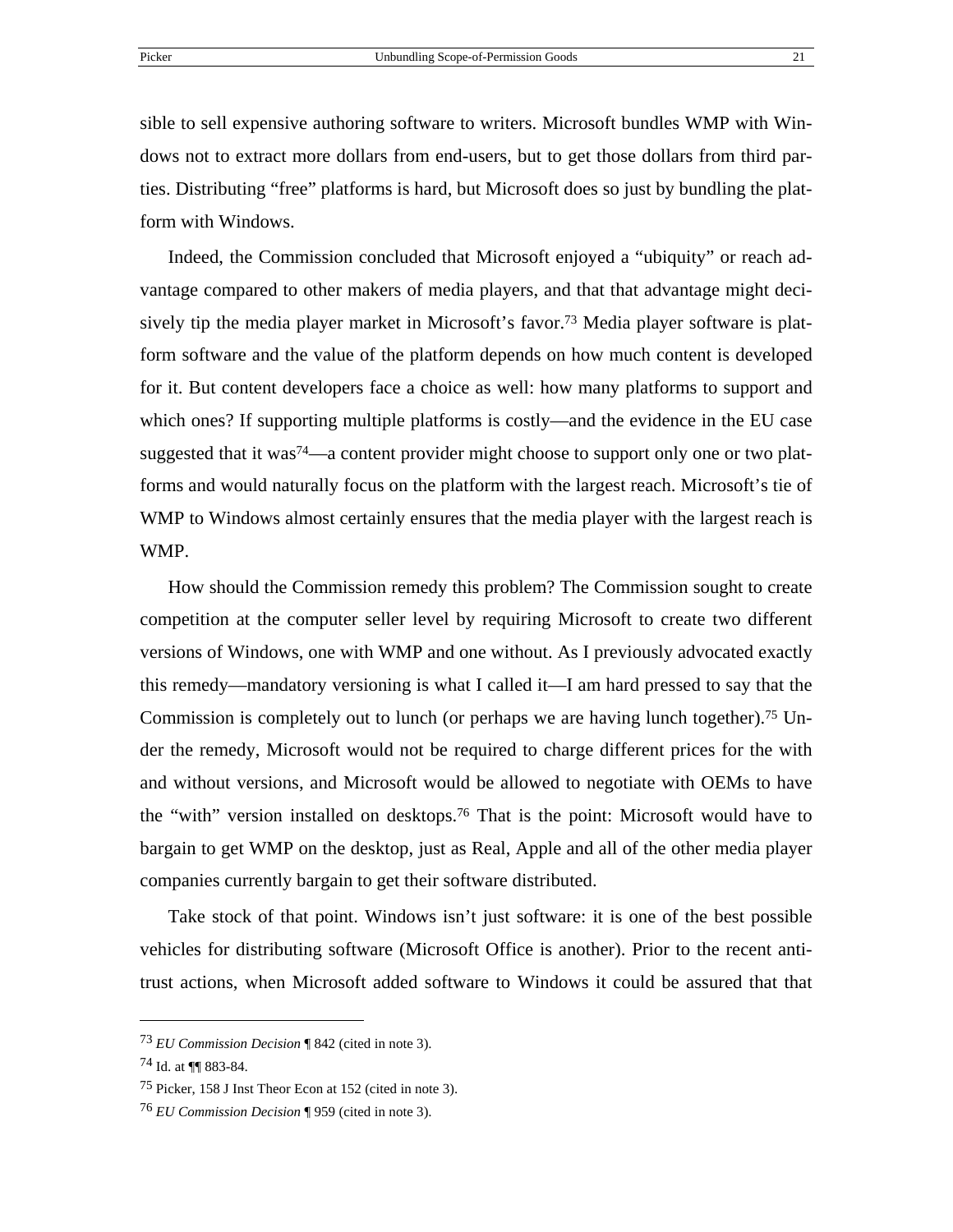software would become widely distributed as the next version of Windows rolled out. Microsoft enjoyed a huge competitive advantage in being able to fold WMP into Windows. One measure of this is the distributional deal cut by RealNetworks with Compaq. The EU Commission characterized that deal as "a revenue model of not insignificant relevance."[77](#page-24-0)

But it is important to understand the nature of Microsoft's competitive advantage. The EU Commission characterized RealNetworks's revenue sharing as an example of "the significant additional cost that tying imposes on Microsoft's rivals."[78](#page-24-1) That isn't right, or, more precisely, we aren't really told enough to know how right it is. Consider an OEM's decision to distribute a second media player. With WMP already on the system, an OEM will focus on the *incremental* costs and benefits of adding a second media player. Incremental benefits could arise if the second media player has more features than WMP or taps into music not released in a format supported by WMP. The incremental costs of the second media player are typically extra support and training costs.<sup>79</sup> These were the costs that Microsoft used as a barrier to entry against Netscape Navigator.<sup>80</sup> Without WMP installed, adding RealPlayer would almost certainly be a net positive; with WMP installed, adding RealPlayer may very well be a net negative for the OEM.

Indeed, the story gets worse. If consumers won't pay more for a computer with a second installed player, the second player is just a negative for the OEM and the a second media player firm needs to pay the OEM at least the incremental support costs associated with adding its product. But it strikes me as unlikely that the payments RealNetworks is making to Compaq merely reflect additional support costs. To be sure, there is not enough information in the public record to know, but the power to distribute is valuable, and firms routinely get paid for distribution. The deal between Real and Compaq looks much like a standard carriage deal.

With Windows, Microsoft has its own distribution channel and Microsoft doesn't have to strike separate distribution deals. WMPs presence does make it somewhat more

<span id="page-24-0"></span><sup>77</sup> Id at ¶ 856.

<span id="page-24-1"></span><sup>78</sup> Id at ¶ 856.

<span id="page-24-2"></span><sup>79</sup> Id at ¶ 852.

<span id="page-24-3"></span><sup>80</sup> *Microsoft*, 253 F3d at 60-62 (cited in note 49).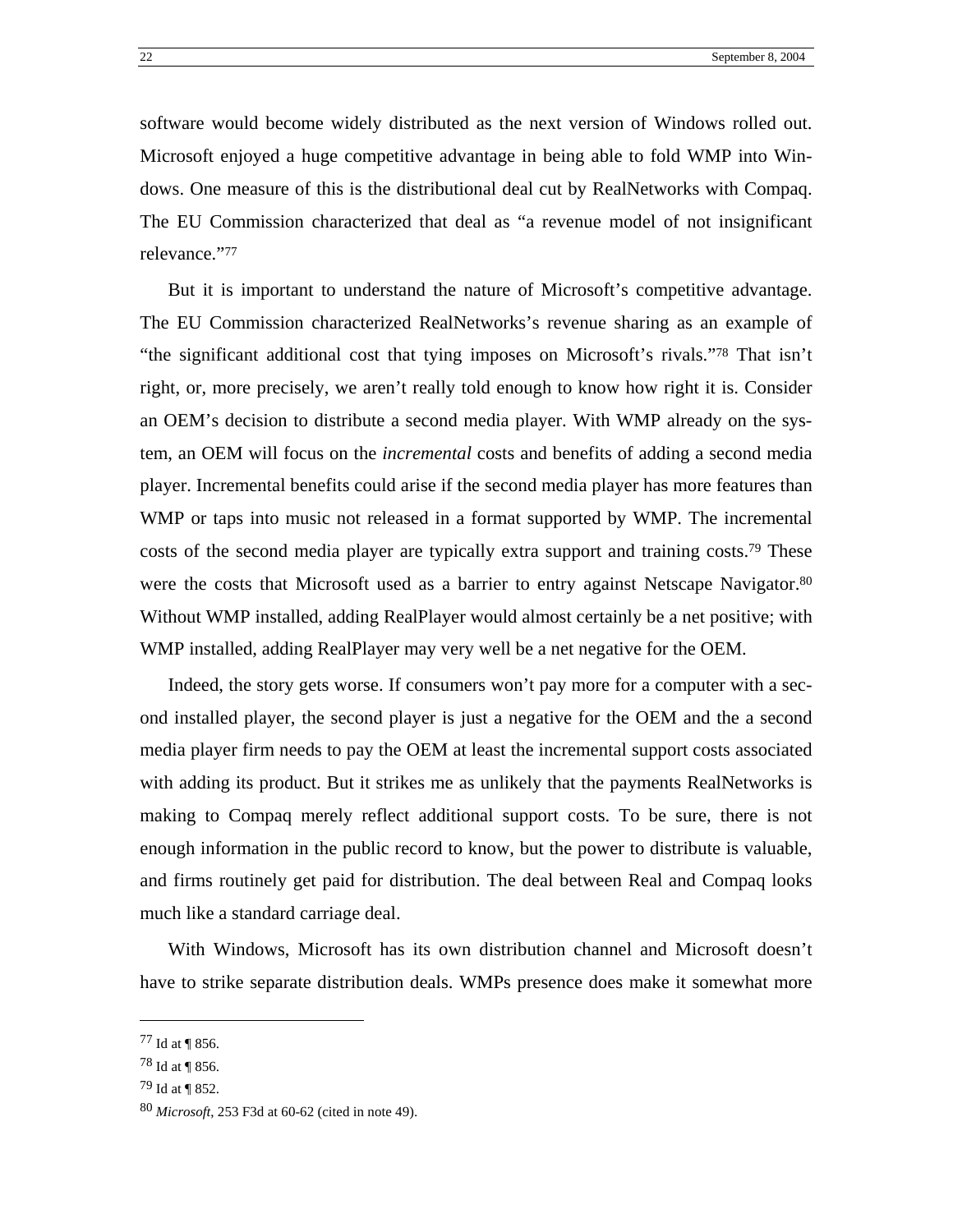1

expensive for a media player competitor to enter, but it would be a mistake to measure that entry barrier by the size of the observed payments by media player firms to OEMs. Pure distribution payments probably represent the lion's share of those payments.

But that takes us to the central problem with the Commission's versioning remedy. The distribution payments suggest that media player software is *under-distributed*. In a competitive market, the price of distribution should reflect the marginal cost of distribution. If hard-disk space is free—and effectively we should think of it that way—the key cost of distribution is the extra support calls that come with having more than one media player installed. If I am right that that Real's payments to Compaq exceed those costs and I have no way to assess that but the Commission should have—then we are seeing market power exercised in distributing "free" software such as media players, and that software is under-distributed.

There was a second route available to the Commission, and indeed, one that the EU had under active consideration as an alternative to mandatory versioning.<sup>81</sup> This is a "must-carry" remedy, meaning that Microsoft would have to distribute one or more media players with Windows if Microsoft wanted to bundle WMP with Windows. The mustcarry remedy would directly mitigate the ubiquity advantage that the Commission thought would tip the media platform format war. It would also mitigate the market power that may be being exercised by OEMs in the deals that they strike to distribute software.

As I noted before, I previously advocated a mandatory versioning remedy of the sort implemented by the EU. Why now the preference for must-carry? Two points. First, my views were premised on the idea that with increasing broadband penetration, the advantage of centralized distribution in Windows or through OEMs was declining relative to over-the-network distribution. I think that is right—indeed, I am not sure the point can really be challenged—but the behavior of all participants in the industry and the evidence presented in the EU case suggests that there still is a real advantage to centralized distri-

[http://europa.eu.int/rapid/pressReleasesAction.do?reference=IP/03/1150&format=HTML&aged=0&language=EN&gui](http://europa.eu.int/rapid/pressReleasesAction.do?reference=IP/03/1150&format=HTML&aged=0&language=EN&guiLanguage=en) [Language=en](http://europa.eu.int/rapid/pressReleasesAction.do?reference=IP/03/1150&format=HTML&aged=0&language=EN&guiLanguage=en)).

<span id="page-25-0"></span><sup>81</sup> *Commission gives Microsoft last opportunity to comment before concluding its antitrust probe*, European Commission Press Release (Aug 6, 2003) (available at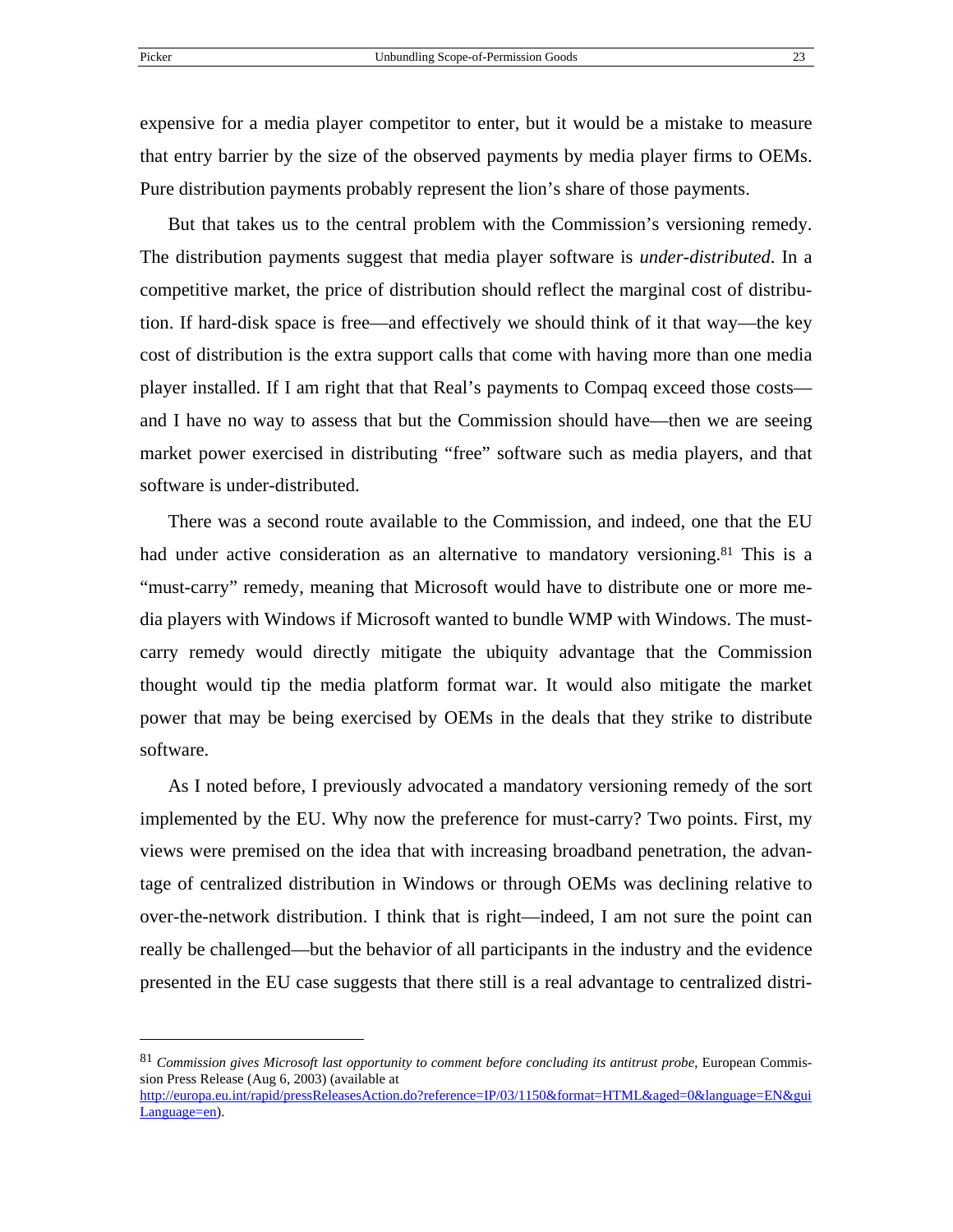bution. Second, the point of mandatory versioning was to allow competition at the OEM level. But we should be concerned if we are seeing market power exercised at the level, and, again, the evidence in the EU case on the distribution deals signed with OEMs suggests that there is a good chance that we are seeing market power there.

The core disadvantage of must-carry is the concern about market-engineering, one reason must-carry was rejected in the U.S. case.<sup>82</sup> How much market engineering is a question of design. We shouldn't just choose firms and given them must-carry rights in perpetuity. Better to choose a number of media-player slots in Windows—five?—and auction off the rights to those slots (and we could require Microsoft to buy in that auction as well if it wants WMP to continue to come with Windows). Who gets the money? We would almost certainly end up compensating OEMs for the extra support costs. After that, dollar (or Euro) issues are fighting points, but little turns on that regarding implementing meaningful competition in media players.

There is also a real irony here in the Commission's choice of mandatory versioning over must-carry. In the U.S. under the Telecommunications Act of 1996, we have sought to create facilities-based competition, that is, competition between telcos each of which has its own equipment and lines. That is proven to be hard to do, and most of the facilities-based competition that has emerged is *intermodal* competition, that is, competition between the local telephone incumbent and cable companies and new wireless systems.<sup>83</sup>

The must-carry remedy is facilities-based competition on the cheap. Not quite free, because there will be extra support costs in having multiple players installed on a computer, but, by the standards of telecommunications, really cheap facilities-based competition. By bundling other media players with Windows, WMP's competitors would have the same "reach" as WMP, plus we would avoid the problem of missing APIs. That is, if we really want to encourage developers to write to the media player, the media player needs to be available. The mandatory versioning approach fragments the media player base, making it harder for any developer to rely on a particular API. That was the Commission's point, as it preserves competitive balance among media players, but must-carry

<span id="page-26-0"></span><sup>82</sup> *Massachusetts*, 373 F3d at 1239 (cited in note 50).

<span id="page-26-1"></span><sup>83</sup> See note 1 and accompanying text.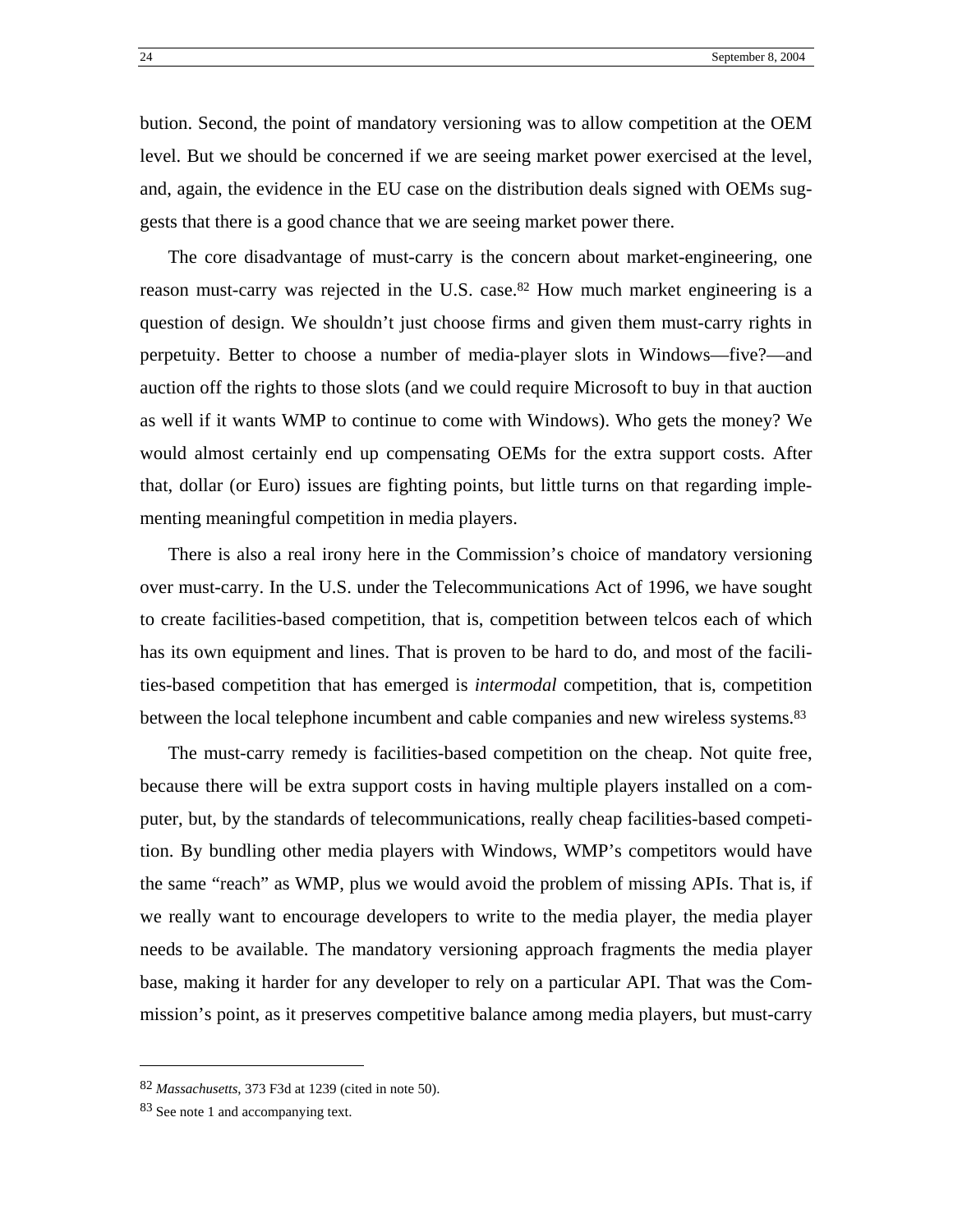would have done that while avoiding the fragmentation problem. And, if the Commission really thinks that it is possible that media players might grow incrementally towards being an operating system,<sup>84</sup> must-carry would jump-start that process.

#### **IV. Conclusion**

Scope-of-permission goods are goods of arbitrary scope, where consumption of the good is nonrivalrous, where users can be excluded from consuming the good—through market organization, technology or law—and where increments to the good can be added to the good, once they are created, at zero marginal cost. These goods have been at the heart of some of our most difficult cases in antitrust law and competition policy. This includes the extended antitrust litigation over the blanket licenses for the use of copyrighted works issued by ASCAP and BMI. It also includes the Windows operating system, especially as it has grown over time with the addition of Internet Explorer and the Windows Media Player.

In the ASCAP cases and in the U.S. and EU antitrust actions against Microsoft, the core question is to what extent do we want to re-scope a scope-of-permission could so as to foster entry. In the recent revision of the 40-year old consent decrees in ASCAP, we have once again pushed ASCAP to offer meaningfully smaller licenses—a required subtraction of scope—with the hope that we would create entry in collective rights organizations.

The U.S. and EU have taken different paths in their actions against Microsoft. Both focus on the scope of the rights given to end-users in Windows. The U.S. has chosen to limit the visibility of the Windows Media Player by allowing computer sellers to hide visible means of access to WMP. WMP remains present to rise up if invoked by a savvy consumer or by a third-party. In contrast, the European Commission has required Microsoft to engage in mandatory versioning, requiring Microsoft to offer computer sellers versions of Windows with and without WMP.

The U.S. remedy intrudes less directly into product design, the EU remedy does a better job of preserving competition in media players by limiting the reach advantage that

<span id="page-27-0"></span><sup>84</sup> See note 69 and accompanying text.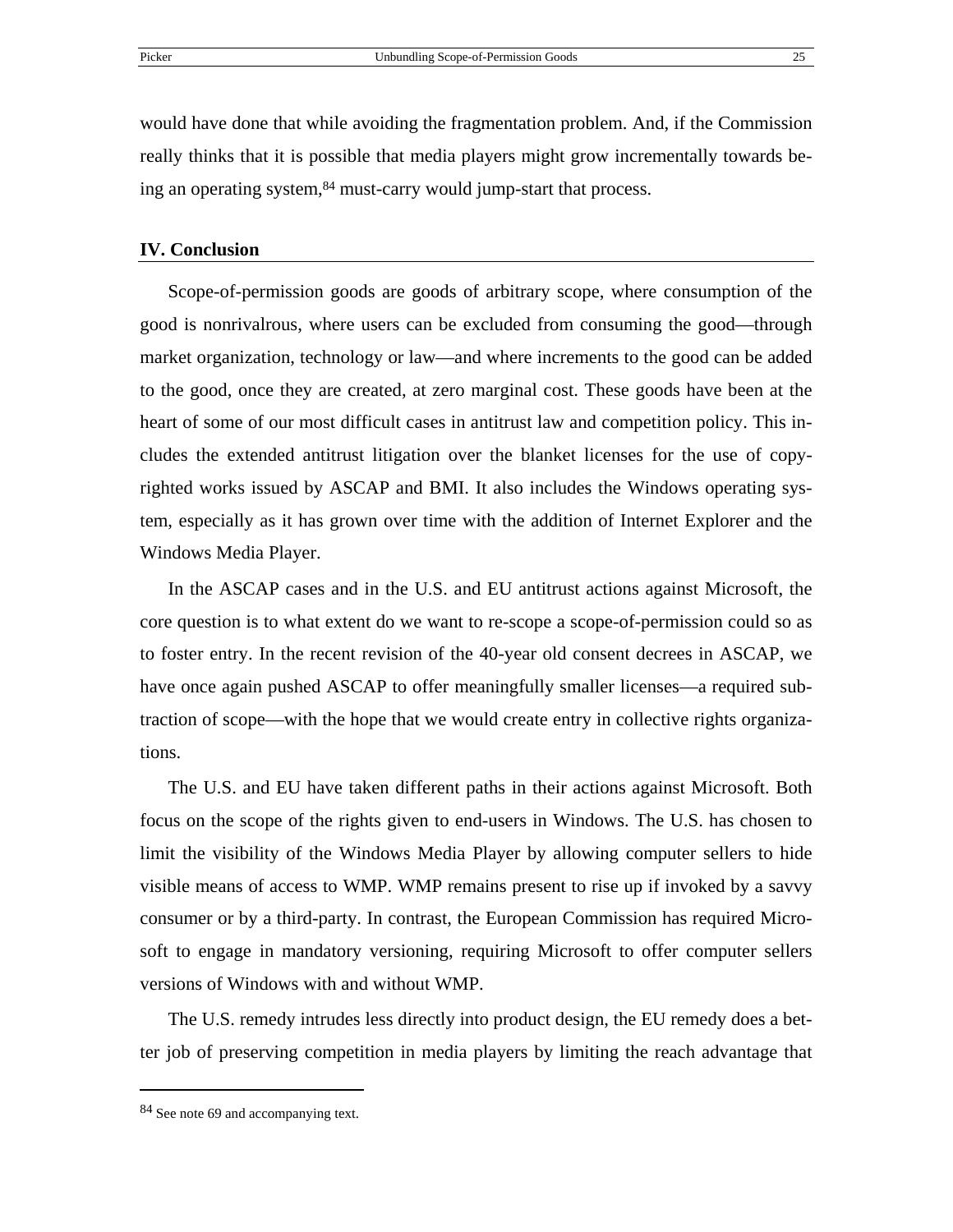Microsoft has by being able to tie and distribute WMP with Windows. But we had a better alternative available, one that was rejected by both the U.S. and the EU. Imposing a must-carry obligation—requiring Microsoft to distribute other media players if it chose to distribute WMP with Windows—would have neutralized Microsoft's ability to tie WMP to Windows, while avoiding concerns about fragmenting the programming infrastructure available to third parties. This would have created the possibility of strong competition, akin to the facilities-based competition we have sought to create in U.S. telecommunications.

At least for software, we should think that there are strong asymmetries between subtraction and addition remedies. Subtracting disrupts the natural flow of product development and leaves the software producer with the difficult task of unscrambling the software code. It also creates the risk of fragmenting the programming base available to third parties. Subtraction may be sensible when the underlying goods are more distinct—when we can separate Bach from the Beatles—but in the Microsoft cases, instead of subtracting scope, as we did in ASCAP and the U.S. and EU have done in Microsoft, we should have expanded the scope of Windows by imposing a must-carry remedy.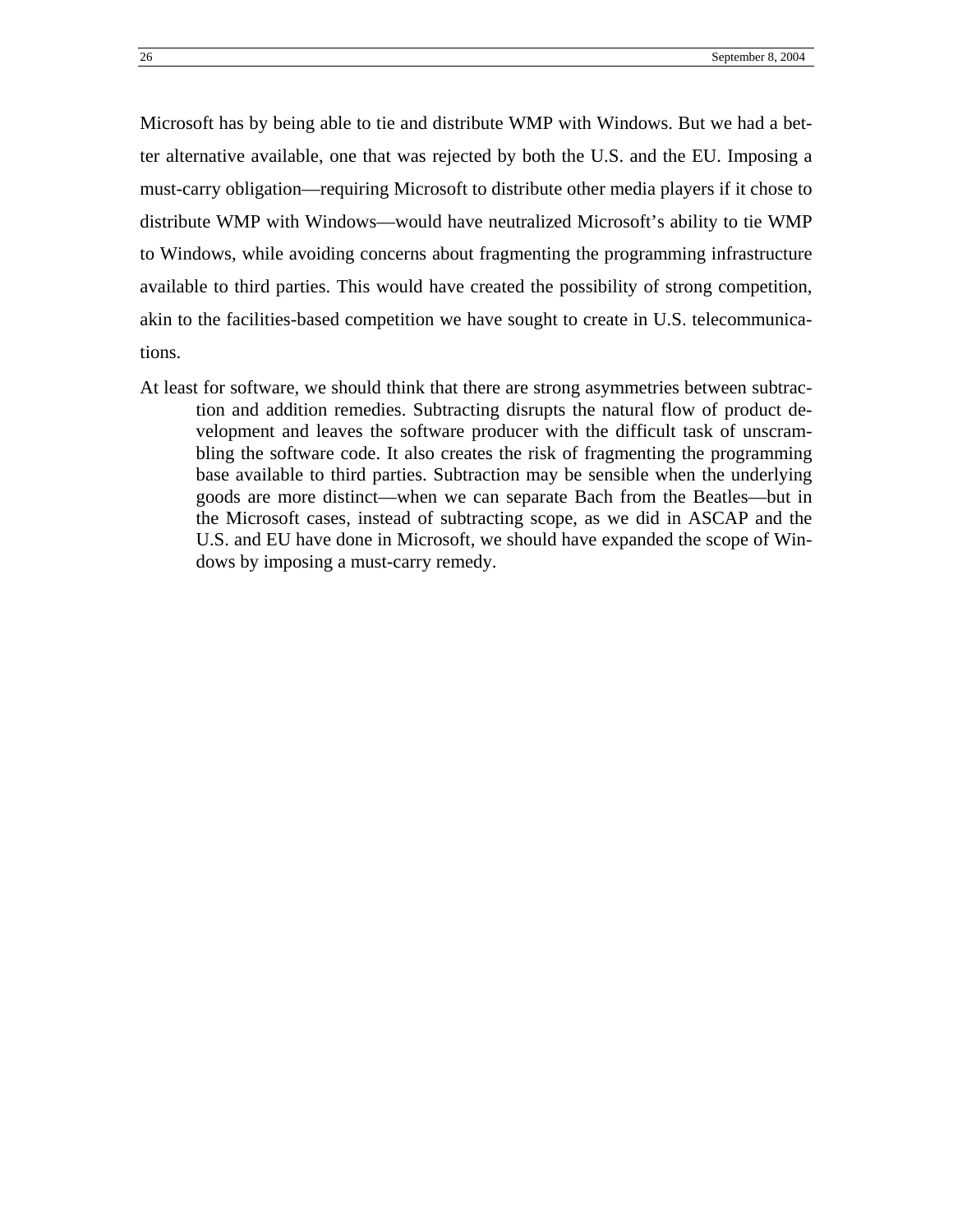Readers with comments should address them to:

Professor Randal C. Picker University of Chicago Law School 1111 East 60th Street Chicago, IL 60637 r-picker@uchicago.edu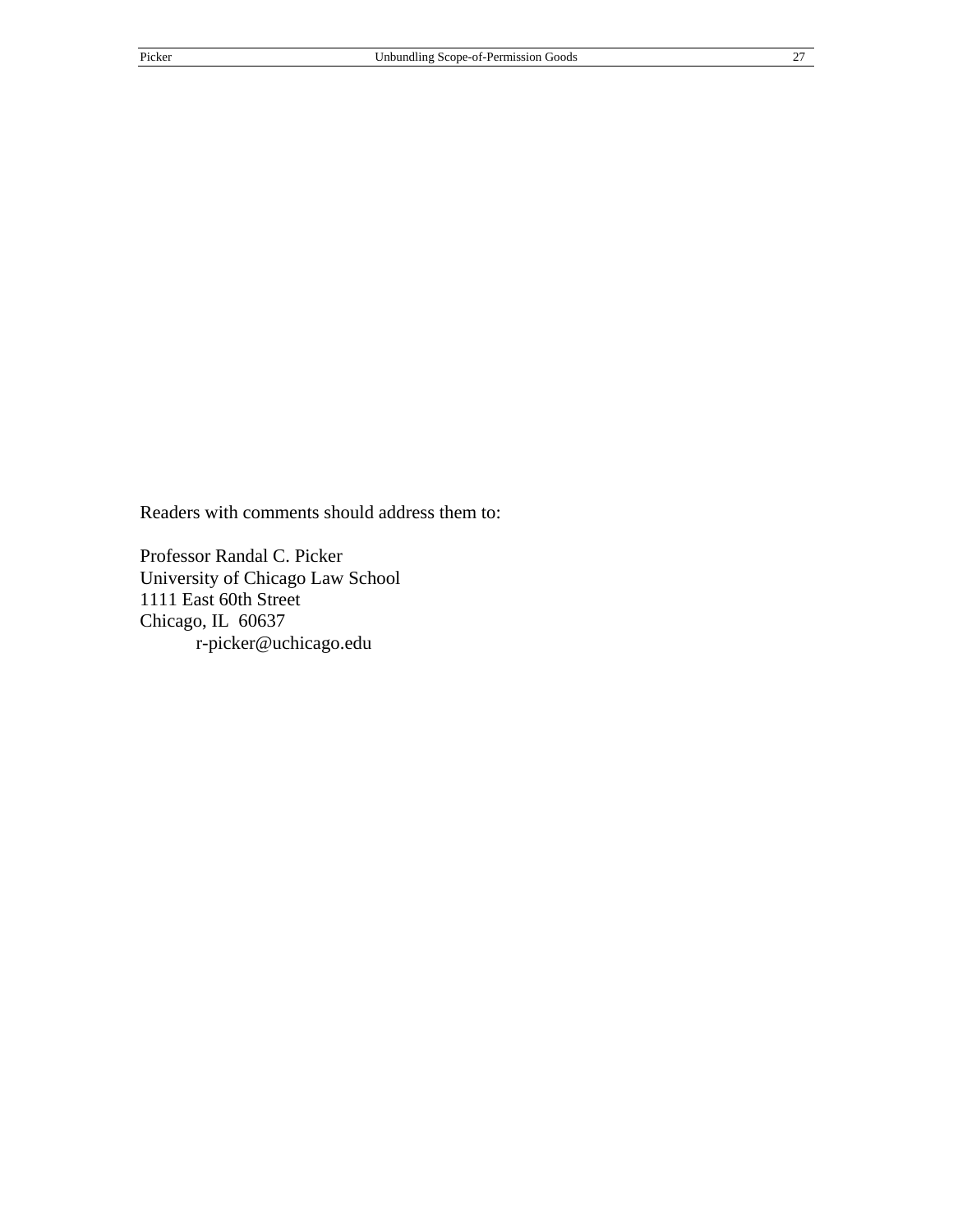#### Chicago Working Papers in Law and Economics (Second Series)

- 1. William M. Landes, Copyright Protection of Letters, Diaries and Other Unpublished Works: An Economic Approach (July 1991)
- 2. Richard A. Epstein, The Path to *The T. J. Hooper*: The Theory and History of Custom in the Law of Tort (August 1991)
- 3. Cass R. Sunstein, On Property and Constitutionalism (September 1991)
- 4. Richard A. Posner, Blackmail, Privacy, and Freedom of Contract (February 1992)
- 5. Randal C. Picker, Security Interests, Misbehavior, and Common Pools (February 1992)
- 6. Tomas J. Philipson & Richard A. Posner, Optimal Regulation of AIDS (April 1992)
- 7. Douglas G. Baird, Revisiting Auctions in Chapter 11 (April 1992)
- 8. William M. Landes, Sequential versus Unitary Trials: An Economic Analysis (July 1992)
- 9. William M. Landes & Richard A. Posner, The Influence of Economics on Law: A Quantitative Study (August 1992)
- 10. Alan O. Sykes, The Welfare Economics of Immigration Law: A Theoretical Survey With An Analysis of U.S. Policy (September 1992)
- 11. Douglas G. Baird, 1992 Katz Lecture: Reconstructing Contracts (November 1992)
- 12. Gary S. Becker, The Economic Way of Looking at Life (January 1993)
- 13. J. Mark Ramseyer, Credibly Committing to Efficiency Wages: Cotton Spinning Cartels in Imperial Japan (March 1993)
- 14. Cass R. Sunstein, Endogenous Preferences, Environmental Law (April 1993)
- 15. Richard A. Posner, What Do Judges and Justices Maximize? (The Same Thing Everyone Else Does) (April 1993)
- 16. Lucian Arye Bebchuk and Randal C. Picker, Bankruptcy Rules, Managerial Entrenchment, and Firm-Specific Human Capital (August 1993)
- 17. J. Mark Ramseyer, Explicit Reasons for Implicit Contracts: The Legal Logic to the Japanese Main Bank System (August 1993)
- 18. William M. Landes and Richard A. Posner, The Economics of Anticipatory Adjudication (September 1993)
- 19. Kenneth W. Dam, The Economic Underpinnings of Patent Law (September 1993)
- 20. Alan O. Sykes, An Introduction to Regression Analysis (October 1993)
- 21. Richard A. Epstein, The Ubiquity of the Benefit Principle (March 1994)
- 22. Randal C. Picker, An Introduction to Game Theory and the Law (June 1994)
- 23. William M. Landes, Counterclaims: An Economic Analysis (June 1994)
- 24. J. Mark Ramseyer, The Market for Children: Evidence from Early Modern Japan (August 1994)
- 25. Robert H. Gertner and Geoffrey P. Miller, Settlement Escrows (August 1994)
- 26. Kenneth W. Dam, Some Economic Considerations in the Intellectual Property Protection of Software (August 1994)
- 27. Cass R. Sunstein, Rules and Rulelessness, (October 1994)
- 28. David Friedman, More Justice for Less Money: A Step Beyond *Cimino* (December 1994)
- 29. Daniel Shaviro, Budget Deficits and the Intergenerational Distribution of Lifetime Consumption (January 1995)
- 30. Douglas G. Baird, The Law and Economics of Contract Damages (February 1995)
- 31. Daniel Kessler, Thomas Meites, and Geoffrey P. Miller, Explaining Deviations from the Fifty Percent Rule: A Multimodal Approach to the Selection of Cases for Litigation (March 1995)
- 32. Geoffrey P. Miller, Das Kapital: Solvency Regulation of the American Business Enterprise (April 1995)
- 33. Richard Craswell, Freedom of Contract (August 1995)
- 34. J. Mark Ramseyer, Public Choice (November 1995)
- 35. Kenneth W. Dam, Intellectual Property in an Age of Software and Biotechnology (November 1995)
- 36. Cass R. Sunstein, Social Norms and Social Roles (January 1996)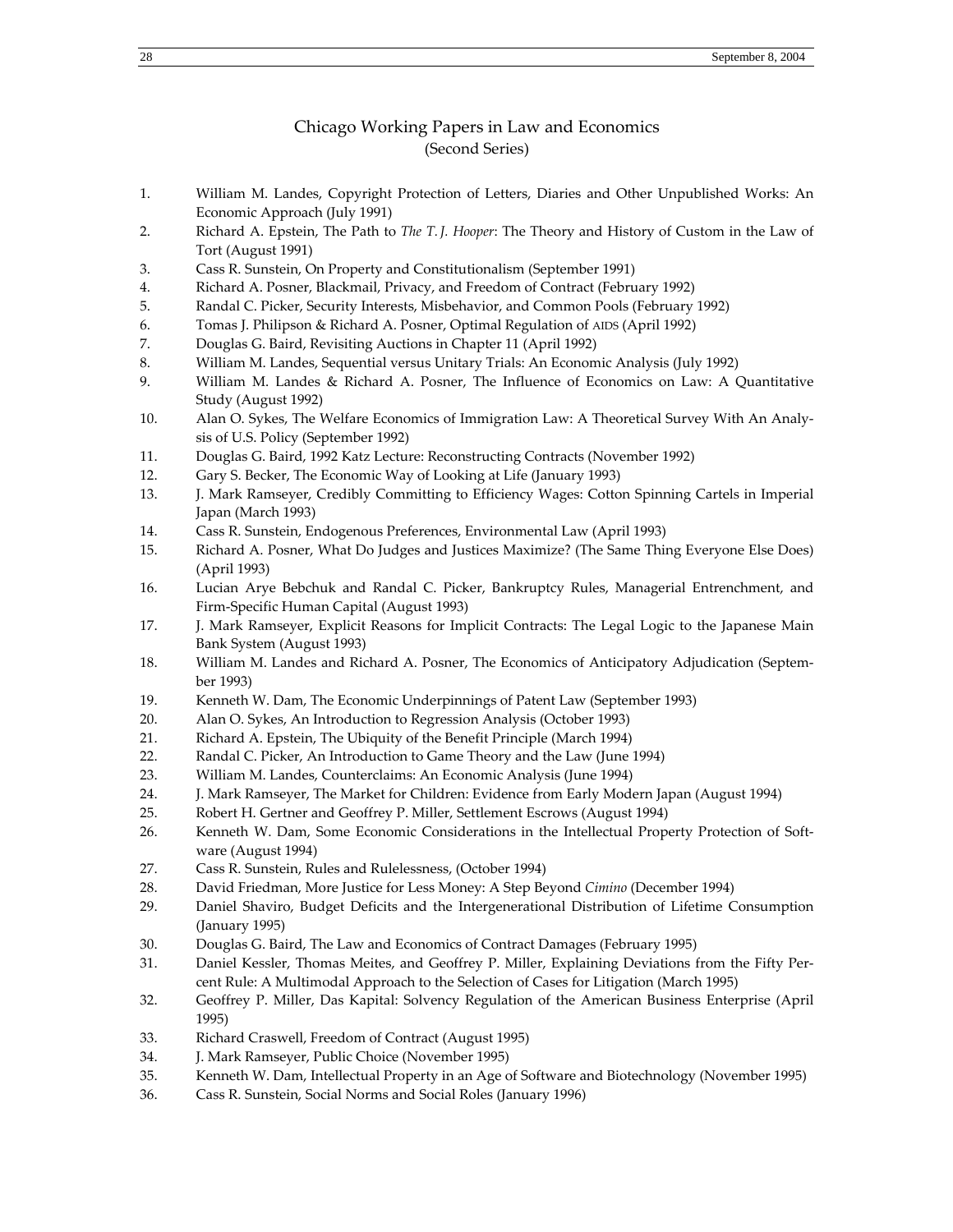- 37. J. Mark Ramseyer and Eric B. Rasmusen, Judicial Independence in Civil Law Regimes: Econometrics from Japan (January 1996)
- 38. Richard A. Epstein, Transaction Costs and Property Rights: Or Do Good Fences Make Good Neighbors? (March 1996)
- 39. Cass R. Sunstein, The Cost-Benefit State (May 1996)
- 40. William M. Landes and Richard A. Posner, The Economics of Legal Disputes Over the Ownership of Works of Art and Other Collectibles (July 1996)
- 41. John R. Lott, Jr. and David B. Mustard, Crime, Deterrence, and Right-to-Carry Concealed Handguns (August 1996)
- 42. Cass R. Sunstein, Health-Health Tradeoffs (September 1996)
- 43. G. Baird, The Hidden Virtues of Chapter 11: An Overview of the Law and Economics of Financially Distressed Firms (March 1997)
- 44. Richard A. Posner, Community, Wealth, and Equality (March 1997)
- 45. William M. Landes, The Art of Law and Economics: An Autobiographical Essay (March 1997)
- 46. Cass R. Sunstein, Behavioral Analysis of Law (April 1997)
- 47. John R. Lott, Jr. and Kermit Daniel, Term Limits and Electoral Competitiveness: Evidence from California's State Legislative Races (May 1997)
- 48. Randal C. Picker, Simple Games in a Complex World: A Generative Approach to the Adoption of Norms (June 1997)
- 49. Richard A. Epstein, Contracts Small and Contracts Large: Contract Law through the Lens of Laissez-Faire (August 1997)
- 50. Cass R. Sunstein, Daniel Kahneman, and David Schkade, Assessing Punitive Damages (with Notes on Cognition and Valuation in Law) (December 1997)
- 51. William M. Landes, Lawrence Lessig, and Michael E. Solimine, Judicial Influence: A Citation Analysis of Federal Courts of Appeals Judges (January 1998)
- 52. John R. Lott, Jr., A Simple Explanation for Why Campaign Expenditures are Increasing: The Government is Getting Bigger (February 1998)
- 53. Richard A. Posner, Values and Consequences: An Introduction to Economic Analysis of Law (March 1998)
- 54. Denise DiPasquale and Edward L. Glaeser, Incentives and Social Capital: Are Homeowners Better Citizens? (April 1998)
- 55. Christine Jolls, Cass R. Sunstein, and Richard Thaler, A Behavioral Approach to Law and Economics (May 1998)
- 56. John R. Lott, Jr., Does a Helping Hand Put Others At Risk?: Affirmative Action, Police Departments, and Crime (May 1998)
- 57. Cass R. Sunstein and Edna Ullmann-Margalit, Second-Order Decisions (June 1998)
- 58. Jonathan M. Karpoff and John R. Lott, Jr., Punitive Damages: Their Determinants, Effects on Firm Value, and the Impact of Supreme Court and Congressional Attempts to Limit Awards (July 1998)
- 59. Kenneth W. Dam, Self-Help in the Digital Jungle (August 1998)
- 60. John R. Lott, Jr., How Dramatically Did Women's Suffrage Change the Size and Scope of Government? (September 1998)
- 61. Kevin A. Kordana and Eric A. Posner, A Positive Theory of Chapter 11 (October 1998)
- 62. David A. Weisbach, Line Drawing, Doctrine, and Efficiency in the Tax Law (November 1998)
- 63. Jack L. Goldsmith and Eric A. Posner, A Theory of Customary International Law (November 1998)
- 64. John R. Lott, Jr., Public Schooling, Indoctrination, and Totalitarianism (December 1998)
- 65. Cass R. Sunstein, Private Broadcasters and the Public Interest: Notes Toward A "Third Way" (January 1999)
- 66. Richard A. Posner, An Economic Approach to the Law of Evidence (February 1999)
- 67. Yannis Bakos, Erik Brynjolfsson, Douglas Lichtman, Shared Information Goods (February 1999)
- 68. Kenneth W. Dam, Intellectual Property and the Academic Enterprise (February 1999)
- 69. Gertrud M. Fremling and Richard A. Posner, Status Signaling and the Law, with Particular Application to Sexual Harassment (March 1999)
- 70. Cass R. Sunstein, Must Formalism Be Defended Empirically? (March 1999)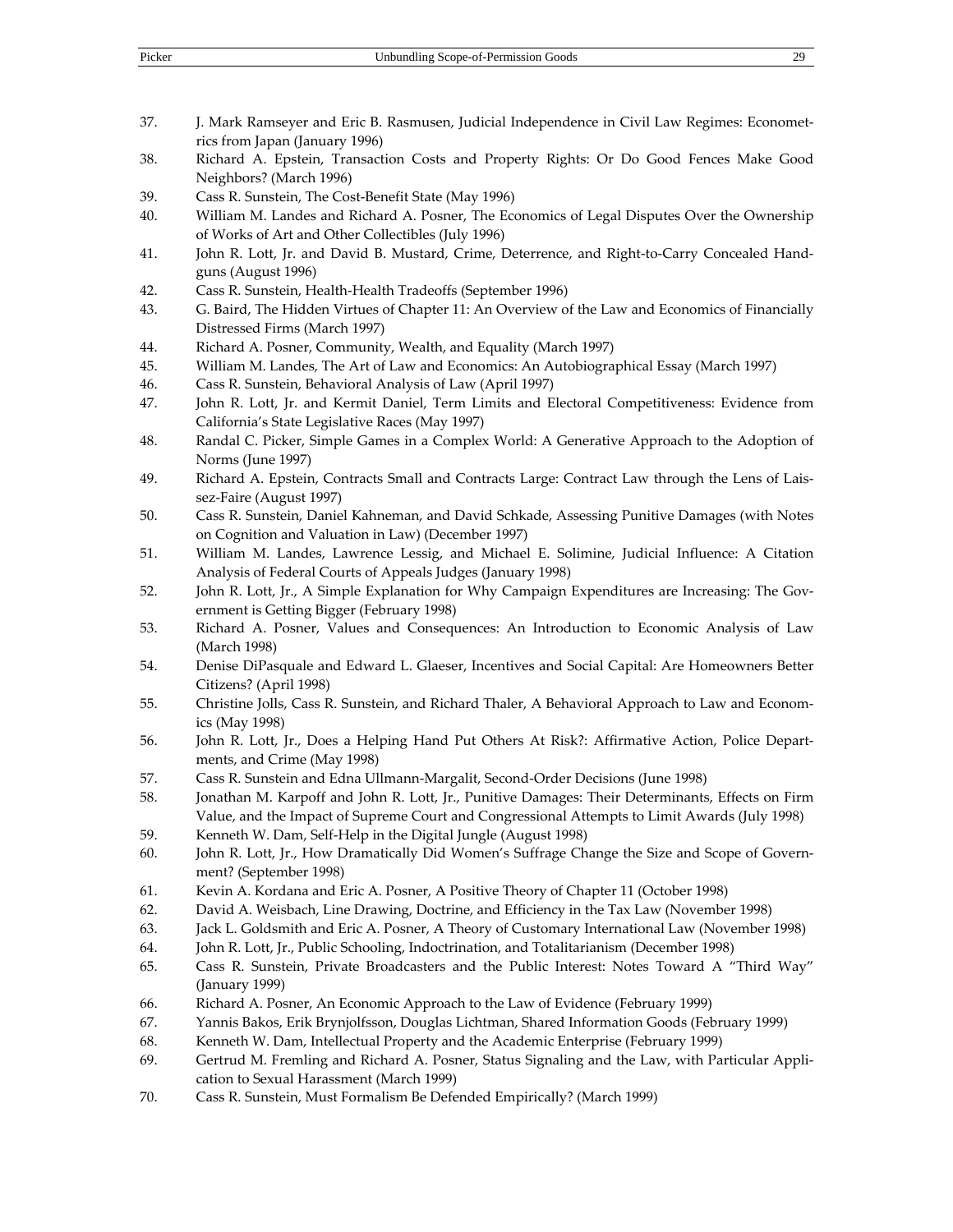- 71. Jonathan M. Karpoff, John R. Lott, Jr., and Graeme Rankine, Environmental Violations, Legal Penalties, and Reputation Costs (March 1999)
- 72. Matthew D. Adler and Eric A. Posner, Rethinking Cost-Benefit Analysis (April 1999)
- 73. John R. Lott, Jr. and William M. Landes, Multiple Victim Public Shooting, Bombings, and Right-to-Carry Concealed Handgun Laws: Contrasting Private and Public Law Enforcement (April 1999)
- 74. Lisa Bernstein, The Questionable Empirical Basis of Article 2's Incorporation Strategy: A Preliminary Study (May 1999)
- 75. Richard A. Epstein, Deconstructing Privacy: and Putting It Back Together Again (May 1999)
- 76. William M. Landes, Winning the Art Lottery: The Economic Returns to the Ganz Collection (May 1999)
- 77. Cass R. Sunstein, David Schkade, and Daniel Kahneman, Do People Want Optimal Deterrence? (June 1999)
- 78. Tomas J. Philipson and Richard A. Posner, The Long-Run Growth in Obesity as a Function of Technological Change (June 1999)
- 79. David A. Weisbach, Ironing Out the Flat Tax (August 1999)
- 80. Eric A. Posner, A Theory of Contract Law under Conditions of Radical Judicial Error (August 1999)
- 81. David Schkade, Cass R. Sunstein, and Daniel Kahneman, Are Juries Less Erratic than Individuals? Deliberation, Polarization, and Punitive Damages (September 1999)
- 82. Cass R. Sunstein, Nondelegation Canons (September 1999)
- 83. Richard A. Posner, The Theory and Practice of Citations Analysis, with Special Reference to Law and Economics (September 1999)
- 84. Randal C. Picker, Regulating Network Industries: A Look at *Intel* (October 1999)
- 85. Cass R. Sunstein, Cognition and Cost-Benefit Analysis (October 1999)
- 86. Douglas G. Baird and Edward R. Morrison, Optimal Timing and Legal Decisionmaking: The Case of the Liquidation Decision in Bankruptcy (October 1999)
- 87. Gertrud M. Fremling and Richard A. Posner, Market Signaling of Personal Characteristics (November 1999)
- 88. Matthew D. Adler and Eric A. Posner, Implementing Cost-Benefit Analysis When Preferences Are Distorted (November 1999)
- 89. Richard A. Posner, Orwell versus Huxley: Economics, Technology, Privacy, and Satire (November 1999)
- 90. David A. Weisbach, Should the Tax Law Require Current Accrual of Interest on Derivative Financial Instruments? (December 1999)
- 91. Cass R. Sunstein, The Law of Group Polarization (December 1999)
- 92. Eric A. Posner, Agency Models in Law and Economics (January 2000)
- 93. Karen Eggleston, Eric A. Posner, and Richard Zeckhauser, Simplicity and Complexity in Contracts (January 2000)
- 94. Douglas G. Baird and Robert K. Rasmussen, Boyd's Legacy and Blackstone's Ghost (February 2000)
- 95. David Schkade, Cass R. Sunstein, Daniel Kahneman, Deliberating about Dollars: The Severity Shift (February 2000)
- 96. Richard A. Posner and Eric B. Rasmusen, Creating and Enforcing Norms, with Special Reference to Sanctions (March 2000)
- 97. Douglas Lichtman, Property Rights in Emerging Platform Technologies (April 2000)
- 98. Cass R. Sunstein and Edna Ullmann-Margalit, Solidarity in Consumption (May 2000)
- 99. David A. Weisbach, An Economic Analysis of Anti-Tax Avoidance Laws (May 2000, revised May 2002)
- 100. Cass R. Sunstein, Human Behavior and the Law of Work (June 2000)
- 101. William M. Landes and Richard A. Posner, Harmless Error (June 2000)
- 102. Robert H. Frank and Cass R. Sunstein, Cost-Benefit Analysis and Relative Position (August 2000)
- 103. Eric A. Posner, Law and the Emotions (September 2000)
- 104. Cass R. Sunstein, Cost-Benefit Default Principles (October 2000)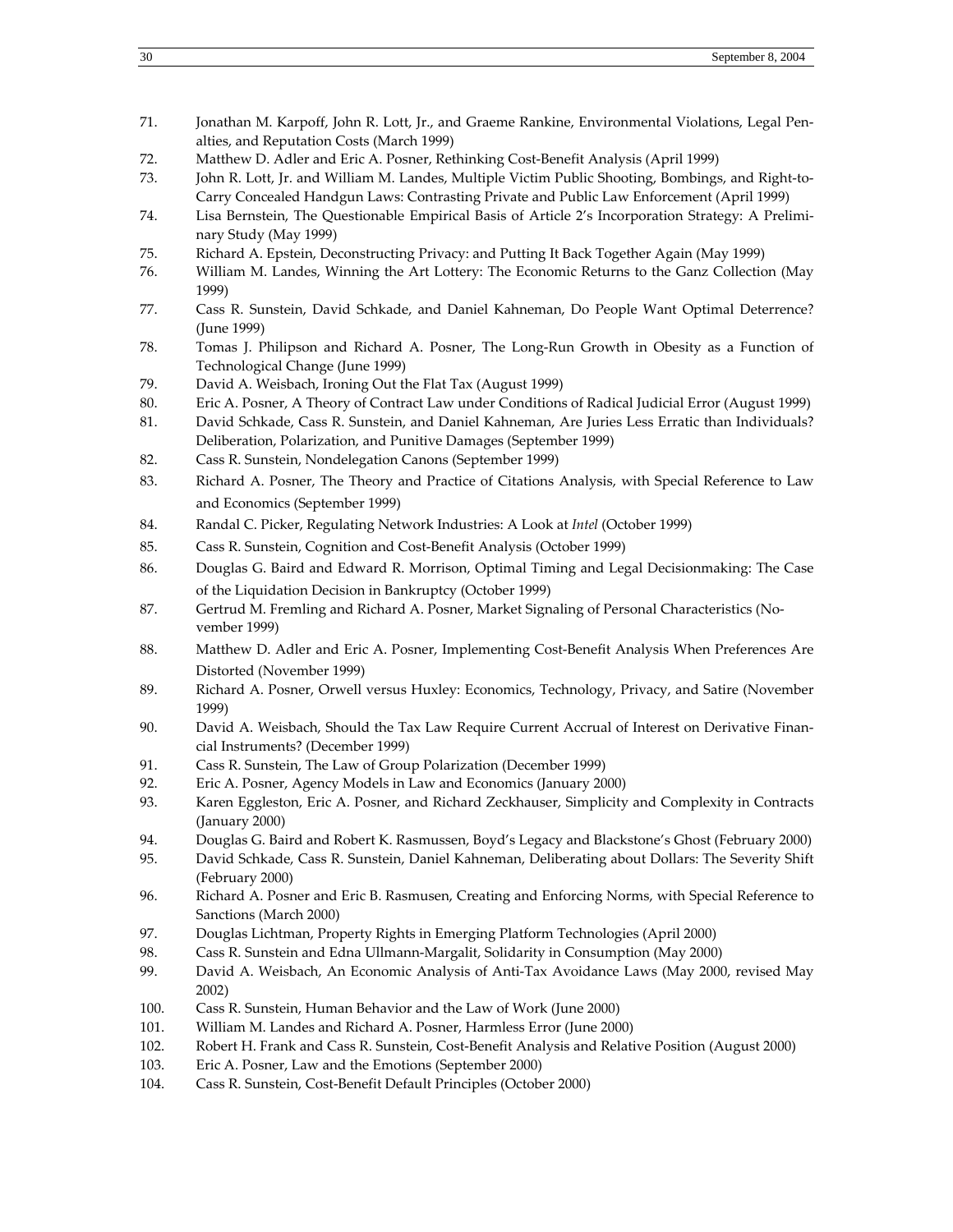- 105. Jack Goldsmith and Alan Sykes, The Dormant Commerce Clause and the Internet (November 2000)
- 106. Richard A. Posner, Antitrust in the New Economy (November 2000)
- 107. Douglas Lichtman, Scott Baker, and Kate Kraus, Strategic Disclosure in the Patent System (November 2000)
- 108. Jack L. Goldsmith and Eric A. Posner, Moral and Legal Rhetoric in International Relations: A Rational Choice Perspective (November 2000)
- 109. William Meadow and Cass R. Sunstein, Statistics, Not Experts (December 2000)
- 110. Saul Levmore, Conjunction and Aggregation (December 2000)
- 111. Saul Levmore, Puzzling Stock Options and Compensation Norms (December 2000)
- 112. Richard A. Epstein and Alan O. Sykes, The Assault on Managed Care: Vicarious Liability, Class Actions and the Patient's Bill of Rights (December 2000)
- 113. William M. Landes, Copyright, Borrowed Images and Appropriation Art: An Economic Approach (December 2000)
- 114. Cass R. Sunstein, Switching the Default Rule (January 2001)
- 115. George G. Triantis, Financial Contract Design in the World of Venture Capital (January 2001)
- 116. Jack Goldsmith, Statutory Foreign Affairs Preemption (February 2001)
- 117. Richard Hynes and Eric A. Posner, The Law and Economics of Consumer Finance (February 2001)
- 118. Cass R. Sunstein, Academic Fads and Fashions (with Special Reference to Law) (March 2001)
- 119. Eric A. Posner, Controlling Agencies with Cost-Benefit Analysis: A Positive Political Theory Perspective (April 2001)
- 120. Douglas G. Baird, Does Bogart Still Get Scale? Rights of Publicity in the Digital Age (April 2001)
- 121. Douglas G. Baird and Robert K. Rasmussen, Control Rights, Priority Rights and the Conceptual Foundations of Corporate Reorganization (April 2001)
- 122. David A. Weisbach, Ten Truths about Tax Shelters (May 2001)
- 123. William M. Landes, What Has the Visual Arts Rights Act of 1990 Accomplished? (May 2001)
- 124. Cass R. Sunstein, Social and Economic Rights? Lessons from South Africa (May 2001)
- 125. Christopher Avery, Christine Jolls, Richard A. Posner, and Alvin E. Roth, The Market for Federal Judicial Law Clerks (June 2001)
- 126. Douglas G. Baird and Edward R. Morrison, Bankruptcy Decision Making (June 2001)
- 127. Cass R. Sunstein, Regulating Risks after ATA (June 2001)
- 128. Cass R. Sunstein, The Laws of Fear (June 2001)
- 129. Richard A. Epstein, In and Out of Public Solution: The Hidden Perils of Property Transfer (July 2001)
- 130. Randal C. Picker, Pursuing a Remedy in *Microsoft*: The Declining Need for Centralized Coordination in a Networked World (July 2001)
- 131. Cass R. Sunstein, Daniel Kahneman, David Schkade, and Ilana Ritov, Predictably Incoherent Judgments (July 2001)
- 132. Eric A. Posner, Courts Should Not Enforce Government Contracts (August 2001)
- 133. Lisa Bernstein, Private Commercial Law in the Cotton Industry: Creating Cooperation through Rules, Norms, and Institutions (August 2001)
- 134. Richard A. Epstein, The Allocation of the Commons: Parking and Stopping on the Commons (August 2001)
- 135. Cass R. Sunstein, The Arithmetic of Arsenic (September 2001)
- 136. Eric A. Posner, Richard Hynes, and Anup Malani, The Political Economy of Property Exemption Laws (September 2001)
- 137. Eric A. Posner and George G. Triantis, Covenants Not to Compete from an Incomplete Contracts Perspective (September 2001)
- 138. Cass R. Sunstein, Probability Neglect: Emotions, Worst Cases, and Law (November 2001)
- 139. Randall S. Kroszner and Philip E. Strahan, Throwing Good Money after Bad? Board Connections and Conflicts in Bank Lending (December 2001)
- 140. Alan O. Sykes, TRIPs, Pharmaceuticals, Developing Countries, and the Doha "Solution" (February 2002)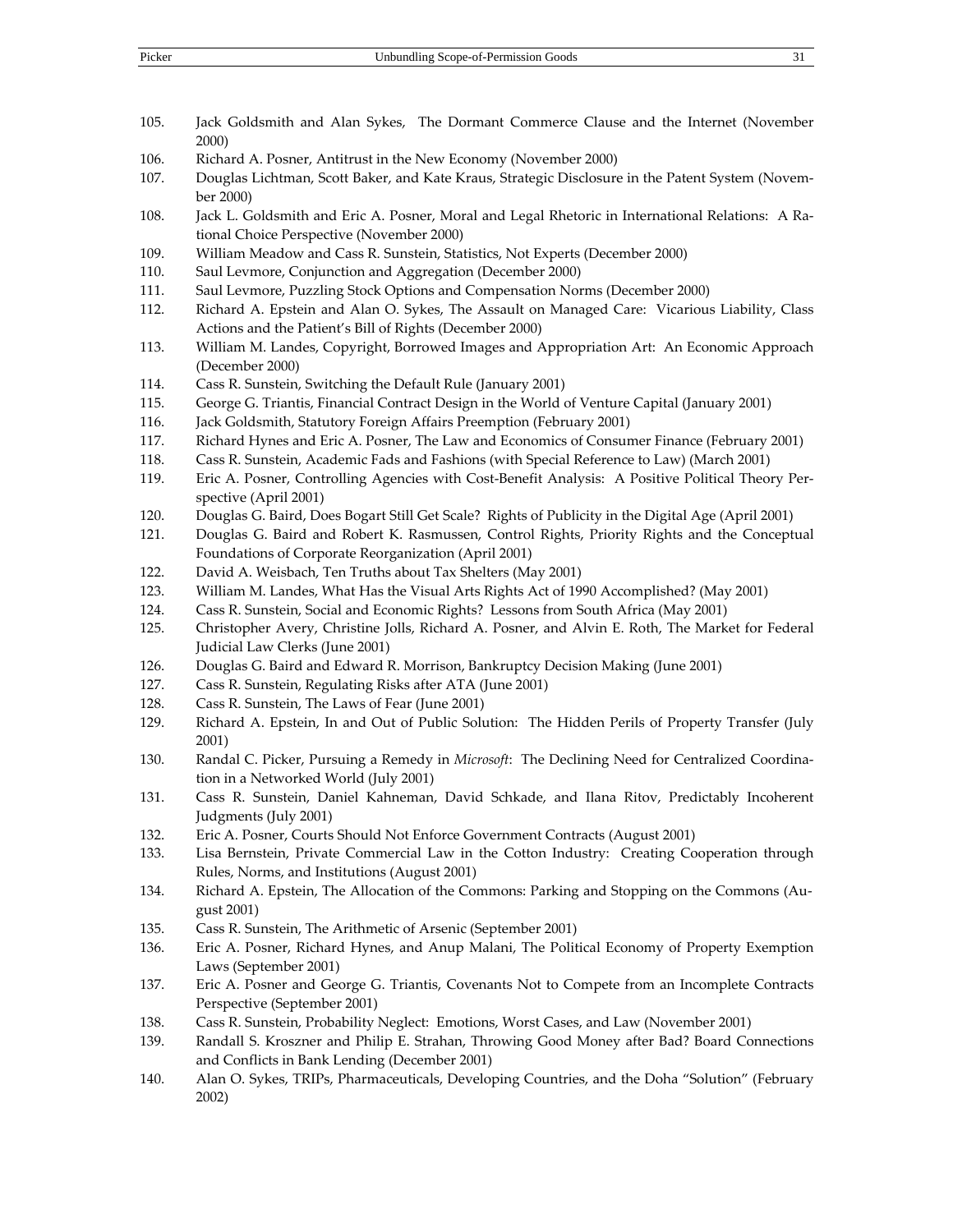- 141. Edna Ullmann-Margalit and Cass R. Sunstein, Inequality and Indignation (February 2002)
- 142. Daniel N. Shaviro and David A. Weisbach, The Fifth Circuit Gets It Wrong in *Compaq v. Commissioner* (February 2002) (Published in *Tax Notes*, January 28, 2002)
- 143. Warren F. Schwartz and Alan O. Sykes, The Economic Structure of Renegotiation and Dispute Resolution in the WTO/GATT System (March 2002, *Journal of Legal Studies* 2002)
- 144. Richard A. Epstein, HIPAA on Privacy: Its Unintended and Intended Consequences (March 2002, forthcoming *Cato Journal*, summer 2002)
- 145. David A. Weisbach, Thinking Outside the Little Boxes (March 2002, *Texas Law Review*)
- 146. Eric A. Posner, Economic Analysis of Contract Law after Three Decades: Success or Failure (March 2002)
- 147. Randal C. Picker, Copyright as Entry Policy: The Case of Digital Distribution (April 2002, The Antitrust Bulletin)
- 148. David A. Weisbach, Taxes and Torts in the Redistribution of Income (April 2002, Coase Lecture February 2002)
- 149. Cass R. Sunstein, Beyond the Precautionary Principle (April 2002)
- 150. Robert W. Hahn and Cass R. Sunstein, A New Executive Order for Improving Federal Regulation? Deeper and Wider Cost-Benefit Analysis (April 2002)
- 151. Douglas Lichtman, Copyright as a Rule of Evidence (May 2002, updated January 2003)
- 152. Richard A. Epstein, Steady the Course: Property Rights in Genetic Material (May 2002; revised March 2003)
- 153. Jack Goldsmith and Cass R. Sunstein, Military Tribunals and Legal Culture: What a Difference Sixty Years Makes (June 2002)
- 154. William M. Landes and Richard A. Posner, Indefinitely Renewable Copyright (July 2002)
- 155. Anne Gron and Alan O. Sykes, Terrorism and Insurance Markets: A Role for the Government as Insurer? (July 2002)
- 156. Cass R. Sunstein and Adrian Vermeule, Interpretation and Institutions (July 2002)
- 157. Cass R. Sunstein, The Rights of Animals: A Very Short Primer (August 2002)
- 158. Cass R. Sunstein, Avoiding Absurdity? A New Canon in Regulatory Law (with Notes on Interpretive Theory) (August 2002)
- 159. Randal C. Picker, From Edison to the Broadcast Flag: Mechanisms of Consent and Refusal and the Propertization of Copyright (September 2002)
- 160. Eric A. Posner, A Theory of the Laws of War (September 2002)
- 161 Eric A. Posner, Probability Errors: Some Positive and Normative Implications for Tort and Contract Law (September 2002)
- 162. Lior Jacob Strahilevitz, Charismatic Code, Social Norms, and the Emergence of Cooperation on the File-Swapping Networks (September 2002)
- 163. David A. Weisbach, Does the X-Tax Mark the Spot? (September 2002)
- 164. Cass R. Sunstein, Conformity and Dissent (September 2002)
- 165. Cass R. Sunstein, Hazardous Heuristics (October 2002)
- 166. Douglas Lichtman, Uncertainty and the Standard for Preliminary Relief (October 2002)
- 167. Edward T. Swaine, Rational Custom (November 2002)
- 168. Julie Roin, Truth in Government: Beyond the Tax Expenditure Budget (November 2002)
- 169. Avraham D. Tabbach, Criminal Behavior: Sanctions and Income Taxation: An Economic Analysis (November 2002)
- 170. Richard A. Epstein, In Defense of "Old" Public Health: The Legal Framework for the Regulation of Public Health (December 2002)
- 171. Richard A. Epstein, Animals as Objects, or Subjects, of Rights (December 2002)
- 172. David A. Weisbach, Taxation and Risk-Taking with Multiple Tax Rates (December 2002)
- 173. Douglas G. Baird and Robert K. Rasmussen, The End of Bankruptcy (December 2002)
- 174. Richard A. Epstein, Into the Frying Pan: Standing and Privity under the Telecommunications Act of 1996 and Beyond (December 2002)
- 175. Douglas G. Baird, In Coase's Footsteps (January 2003)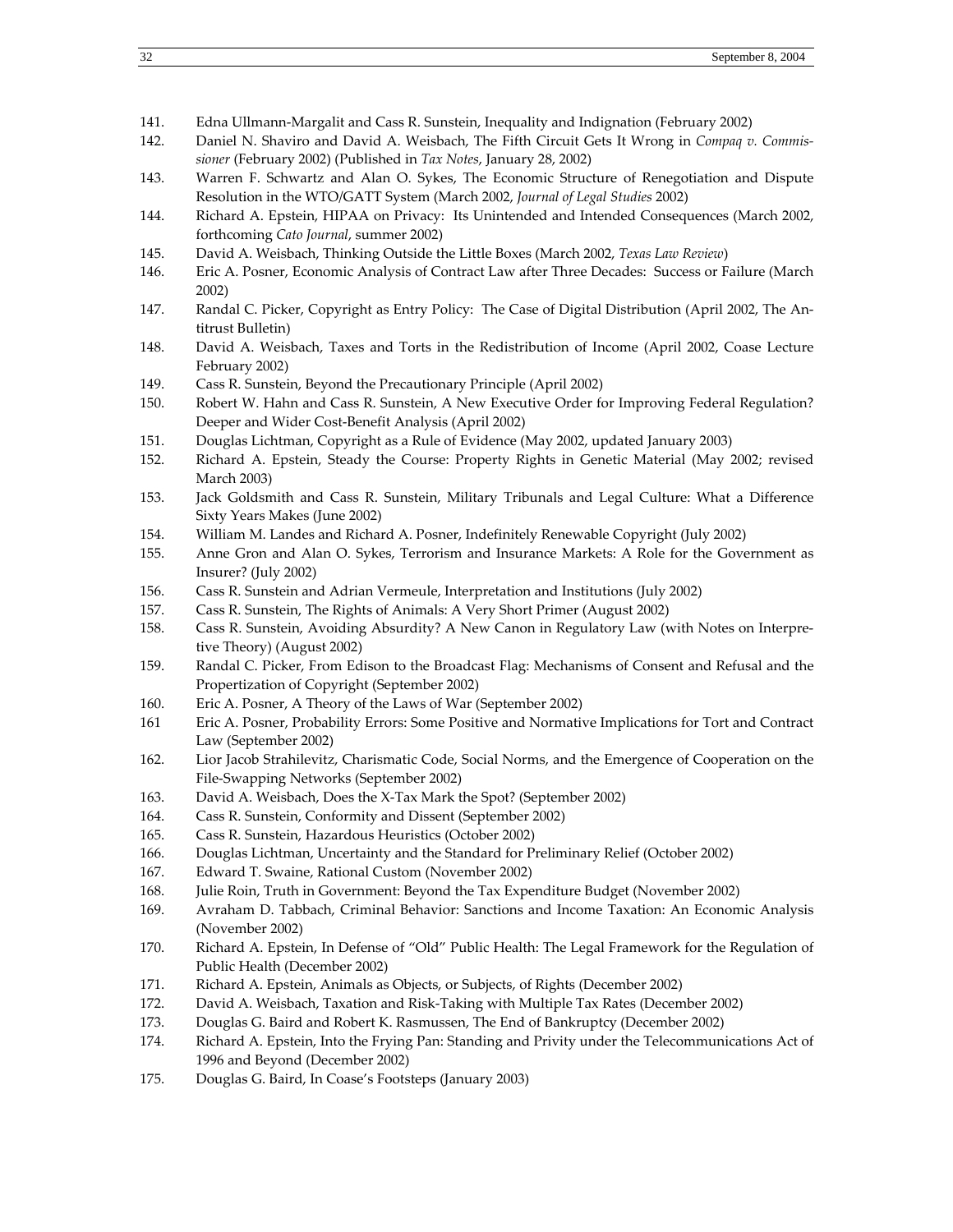- 176. David A. Weisbach, Measurement and Tax Depreciation Policy: The Case of Short-Term Assets (January 2003)
- 177. Randal C. Picker, Understanding Statutory Bundles: Does the Sherman Act Come with the 1996 Telecommunications Act? (January 2003)
- 178. Douglas Lichtman and Randal C. Picker, Entry Policy in Local Telecommunications: *Iowa Utilities* and *Verizon* (January 2003)
- 179. William Landes and Douglas Lichtman, Indirect Liability for Copyright Infringement: An Economic Perspective (February 2003)
- 180. Cass R. Sunstein, Moral Heuristics (March 2003)
- 181. Amitai Aviram, Regulation by Networks (March 2003)
- 182. Richard A. Epstein, Class Actions: Aggregation, Amplification *and* Distortion (April 2003)
- 183. Richard A. Epstein, The "Necessary" History of Property and Liberty (April 2003)
- 184. Eric A. Posner, Transfer Regulations and Cost-Effectiveness Analysis (April 2003)
- 185. Cass R. Sunstein and Richard H. Thaler, Libertarian Paternalizm Is Not an Oxymoron (May 2003)
- 186. Alan O. Sykes, The Economics of WTO Rules on Subsidies and Countervailing Measures (May 2003)
- 187. Alan O. Sykes, The Safeguards Mess: A Critique of WTO Jurisprudence (May 2003)
- 188. Alan O. Sykes, International Trade and Human Rights: An Economic Perspective (May 2003)
- 189. Saul Levmore and Kyle Logue, Insuring against Terrorism—and Crime (June 2003)
- 190. Richard A. Epstein, Trade Secrets as Private Property: Their Constitutional Protection (June 2003)
- 191. Cass R. Sunstein, Lives, Life-Years, and Willingness to Pay (June 2003)
- 192. Amitai Aviram, The Paradox of Spontaneous Formation of Private Legal Systems (July 2003)
- 193. Robert Cooter and Ariel Porat, Decreasing Liability Contracts (July 2003)
- 194. David A. Weisbach and Jacob Nussim, The Integration of Tax and Spending Programs (September 2003)
- 195. William L. Meadow, Anthony Bell, and Cass R. Sunstein, Statistics, Not Memories: What Was the Standard of Care for Administering Antenatal Steroids to Women in Preterm Labor between 1985 and 2000? (September 2003)
- 196. Cass R. Sunstein, What Did *Lawrence* Hold? Of Autonomy, Desuetude, Sexuality, and Marriage (September 2003)
- 197. Randal C. Picker, The Digital Video Recorder: Unbundling Advertising and Content (September 2003)
- 198. Cass R. Sunstein, David Schkade, and Lisa Michelle Ellman, Ideological Voting on Federal Courts of Appeals: A Preliminary Investigation (September 2003)
- 199. Avraham D. Tabbach, The Effects of Taxation on Income Producing Crimes with Variable Leisure Time (October 2003)
- 200. Douglas Lichtman, Rethinking Prosecution History Estoppel (October 2003)
- 201. Douglas G. Baird and Robert K. Rasmussen, Chapter 11 at Twilight (October 2003)
- 202. David A. Weisbach, Corporate Tax Avoidance (January 2004)
- 203. David A. Weisbach, The (Non)Taxation of Risk (January 2004)
- 204. Richard A. Epstein, Liberty versus Property? Cracks in the Foundations of Copyright Law (April 2004)
- 205. Lior Jacob Strahilevitz, The Right to Destroy (January 2004)
- 206. Eric A. Posner and John C. Yoo, A Theory of International Adjudication (February 2004)
- 207. Cass R. Sunstein, Are Poor People Worth Less Than Rich People? Disaggregating the Value of Statistical Lives (February 2004)
- 208. Richard A. Epstein, Disparities and Discrimination in Health Care Coverage; A Critique of the Institute of Medicine Study (March 2004)
- 209. Richard A. Epstein and Bruce N. Kuhlik, Navigating the Anticommons for Pharmaceutical Patents: Steady the Course on Hatch-Waxman (March 2004)
- 210. Richard A. Esptein, The Optimal Complexity of Legal Rules (April 2004)
- 211. Eric A. Posner and Alan O. Sykes, Optimal War and *Jus Ad Bellum* (April 2004)
- 212. Alan O. Sykes, The Persistent Puzzles of Safeguards: Lessons from the Steel Dispute (May 2004)